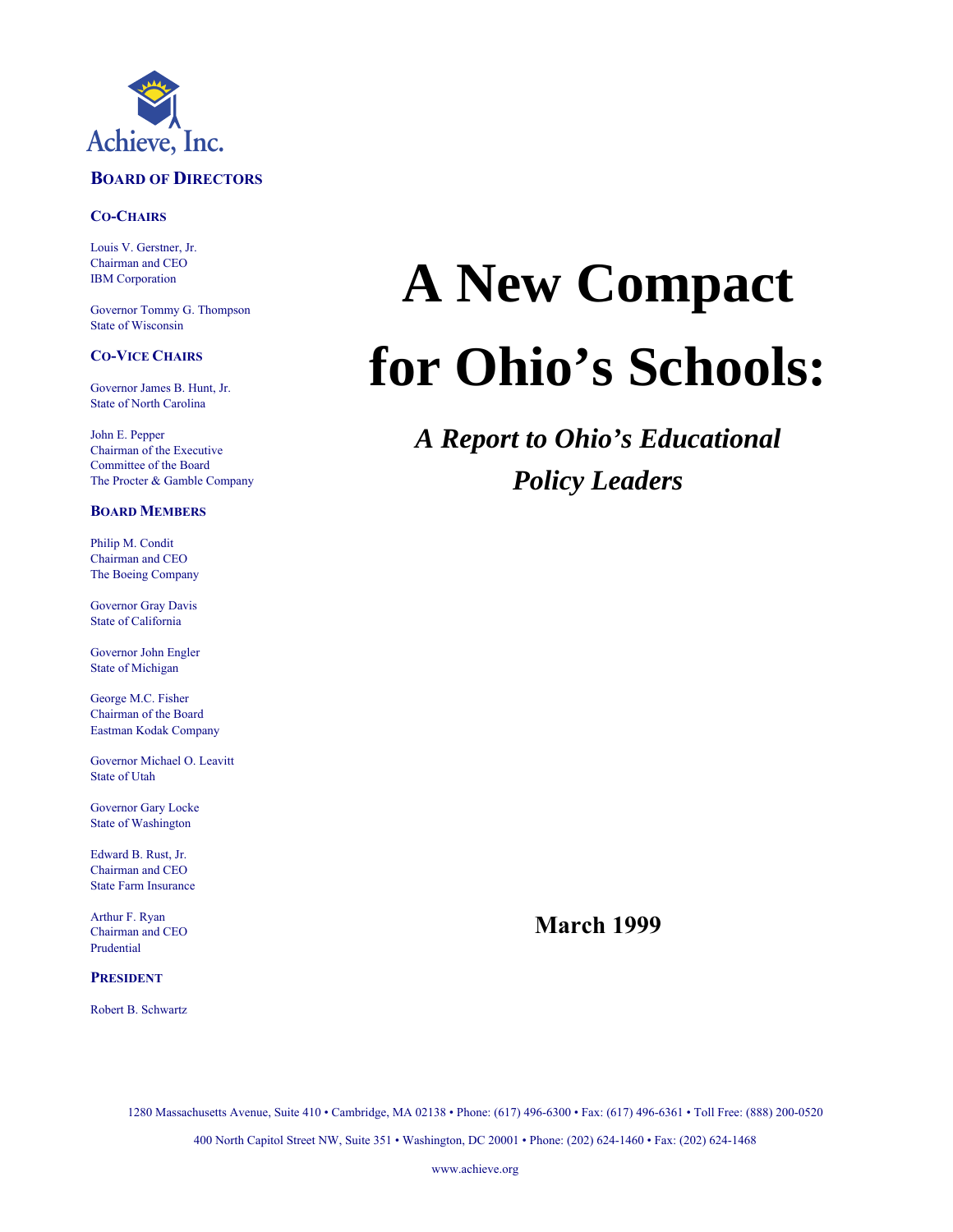# **About This Review**

In November, 1998, Achieve, Inc., agreed to undertake a short external review of systemic education reform in Ohio. The review was jointly sponsored by the Ohio Business Roundtable, the Governor's office, and the Ohio Department of Education, and was co-planned with staff from the three organizations.<sup>∗</sup> The purpose of the review was to provide for the incoming Governor and State Superintendent, as well as for legislators, state board members, and others with a continuing responsibility for state education policy, a brief but candid assessment of the strengths and shortcomings of Ohio's reform strategy, with a particular focus on academic standards, assessment, and accountability. Its major goal was to identify those reform elements already in place that in the review team's judgment constitute solid building blocks for the future, and those unfinished or missing pieces that must receive high priority attention if Ohio's ambitious education goals are going to be realized.

The review team began its work by analyzing a comprehensive set of written documents dealing with various aspects of the state's education system, with a special focus on recent policy initiatives (A complete list of these documents is provided in Appendix A). Members of the review team then spent two and a half days in mid-December in Ohio interviewing a cross-section of leaders from government, education, business, and other stakeholder groups (A complete list of those interviewed is included in Appendix B). The reviewers then compared notes and impressions and drafted this report. Although we asked staff from the three sponsoring organizations to review a draft for factual accuracy, the observations and conclusions in the report are entirely our own. Within tight constraints of time and resources, our goal was to gain a clear enough understanding of the current status of education reform in Ohio to support the development of a focused set of recommendations to education policy makers in this period of leadership transition. We hope these observations and recommendations are helpful to those with policymaking responsibility for the education of Ohio's schoolchildren.

#### **About Achieve, Inc.**

 $\overline{a}$ 

Achieve, Inc., is a non-profit, bi-partisan organization created by the nation's governors and business leaders to help them follow up on the commitments made at the 1996 National Education Summit. Its twelve member Board of Directors includes former Governor Voinovich and John Pepper, Chairman of Procter & Gamble and Chairman of the Ohio Business Roundtable. Achieve provides advice and assistance to state policy leaders on issues of academic standards, assessment, and accountability. It has a small staff, augmented by a team of

<sup>∗</sup> Achieve gratefully acknowledges the work of Richard Stoff and Jackie Swick of the Ohio Business Roundtable, Tom Needles and Alan Endicott from the Governor's Office, and Jack Jackson from the Department of Education, without whose help this review would not have been possible.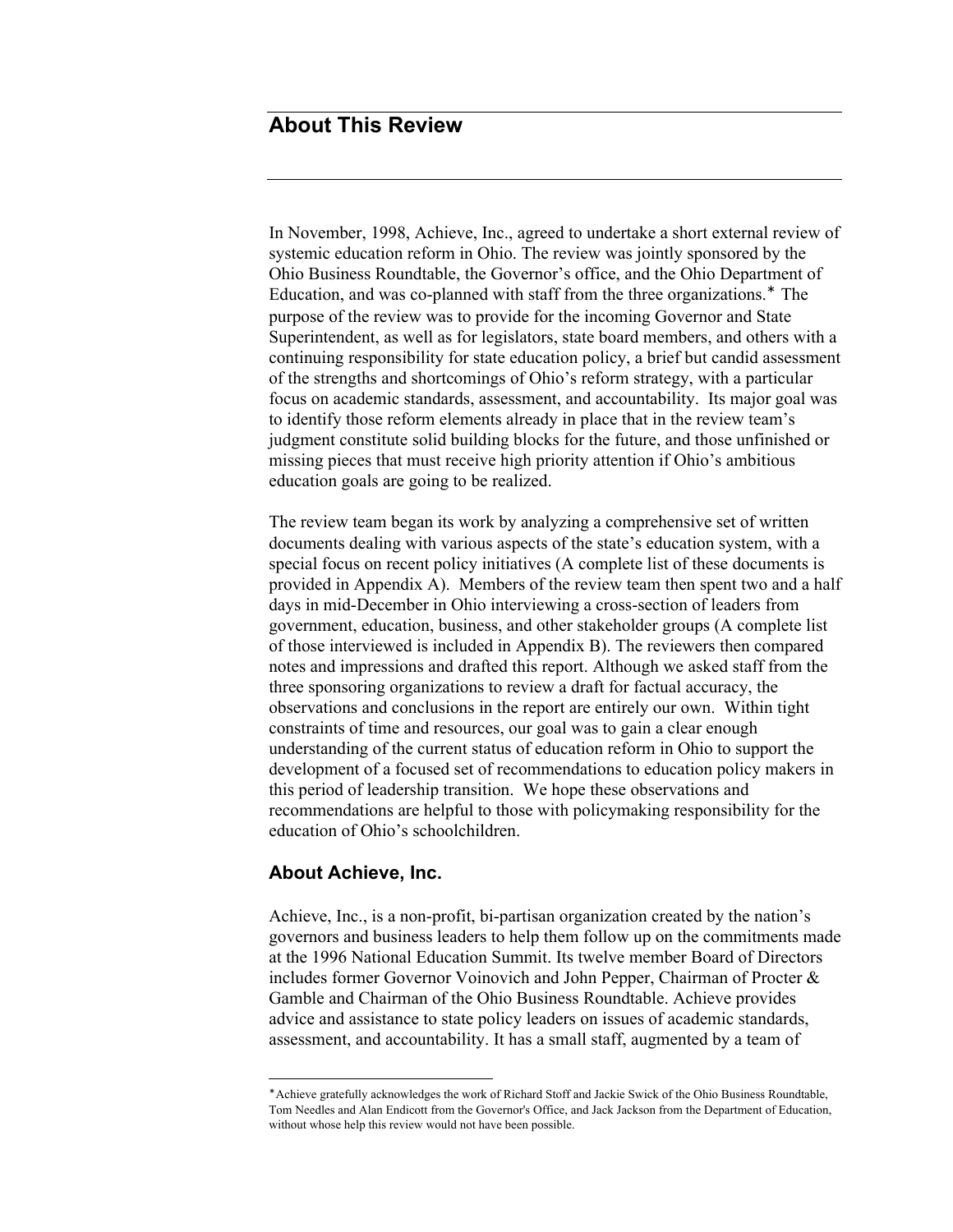Senior Associates, and conducts much of its work in partnership with other education and business organizations. To carry out this review, Achieve drew upon three of its Senior Associates – Denis Doyle, Diane Ravitch, and Warren Simmons – as well as Susan Traiman, who directs The Business Roundtable's education work. The review team was headed by Achieve's President, Robert Schwartz, and was assisted by Seth Reynolds, graduate student at Harvard University's Kennedy School of Government (Short biographical sketches of the review team are included in Appendix C).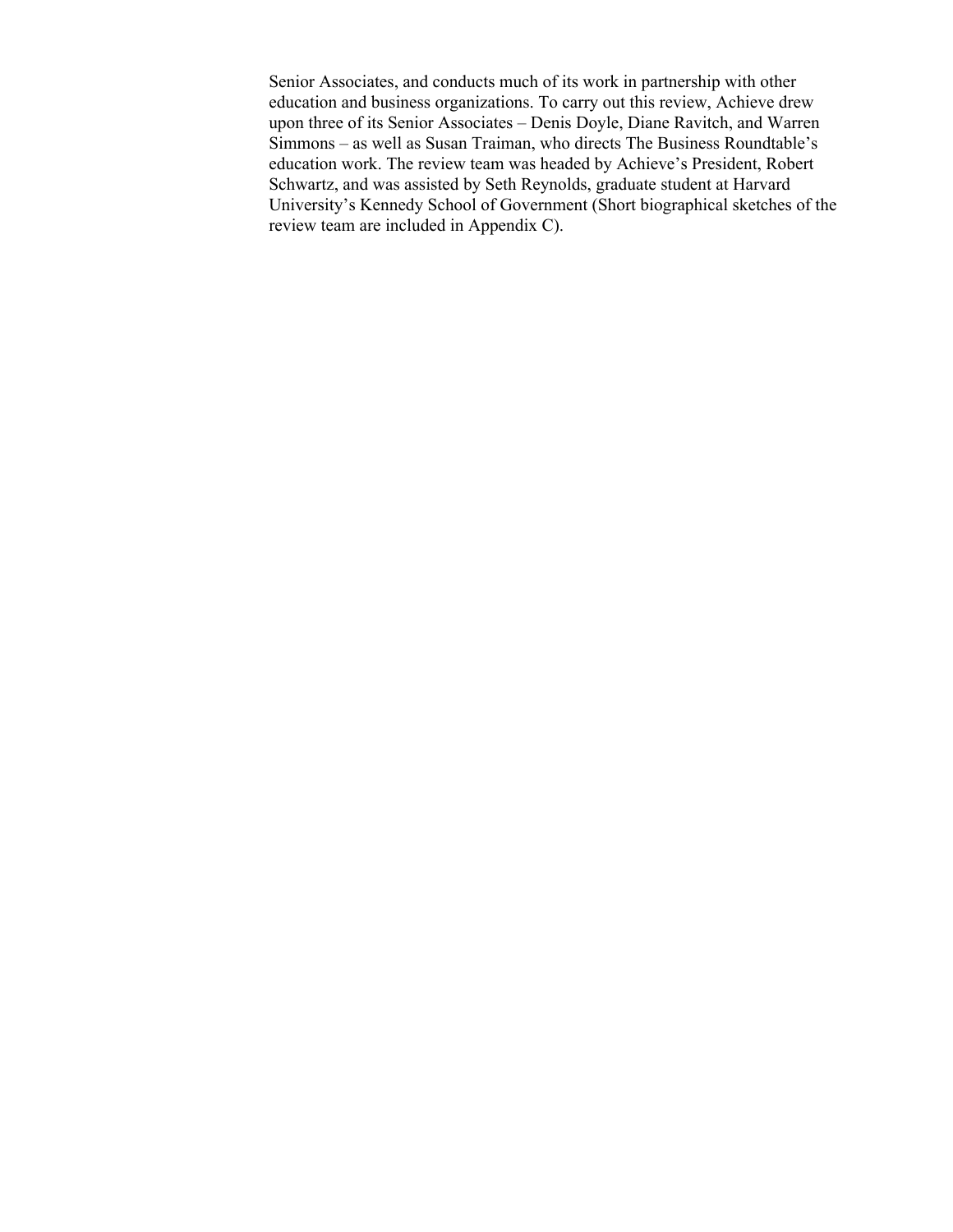# **A New Compact for Ohio's Schools**

|     | I. OHIO'S CHALLENGE                   | PAGE 1 |
|-----|---------------------------------------|--------|
|     | II. PROGRESS IN THE 1990S             | PAGE 2 |
| III | MAJOR ISSUES FACING OHIO POLICYMAKERS | PAGE 4 |
|     | IV. RECOMMENDATIONS                   | PAGE 8 |

# **Appendices**

| A      | DOCUMENTS REVIEWED                | PAGE A        |
|--------|-----------------------------------|---------------|
| B      | <b>INTERVIEWEES</b>               | PAGE C        |
| $\cap$ | <b>BIOGRAPHIES OF REVIEW TEAM</b> | <b>PAGE E</b> |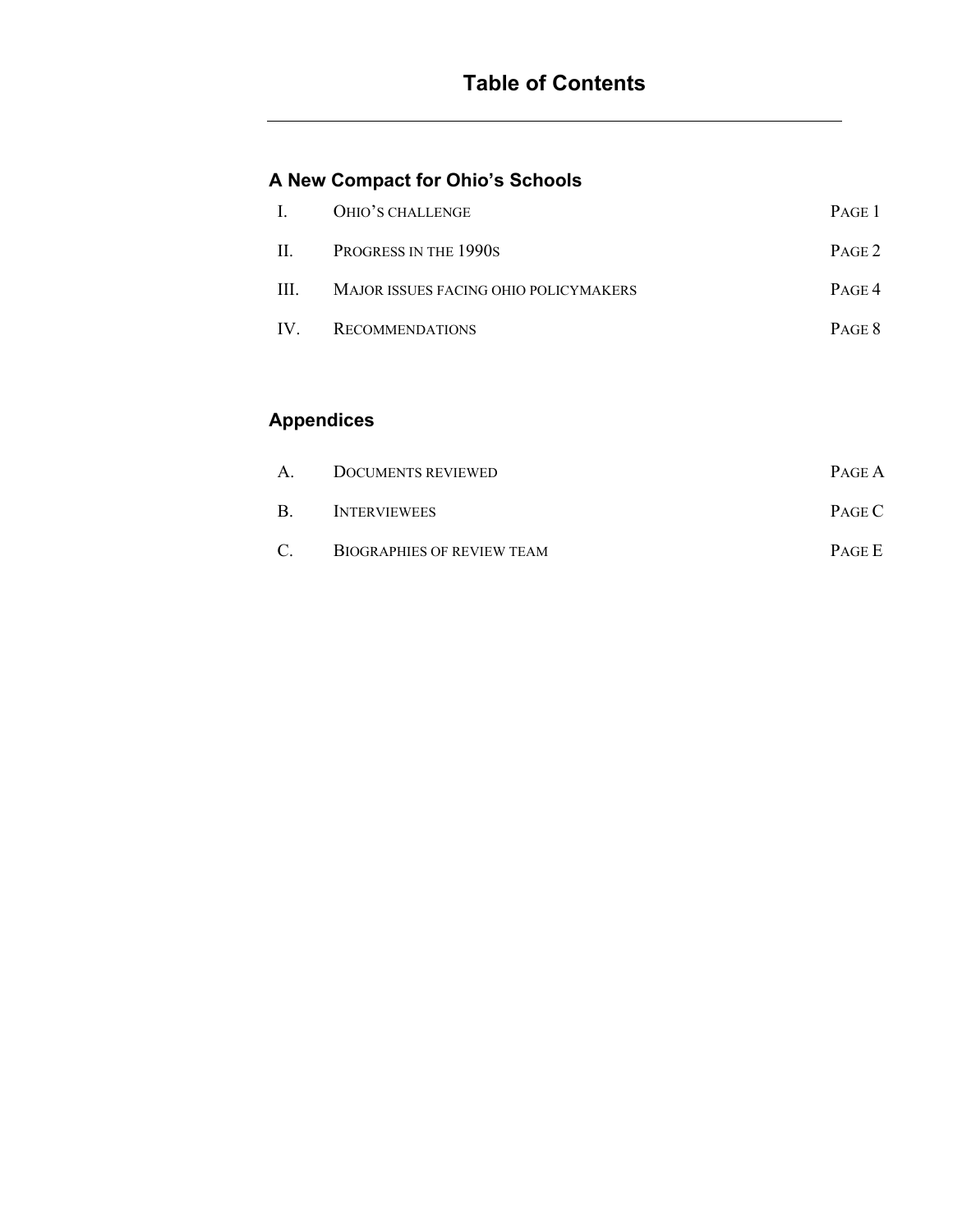#### **I. Ohio's Challenge**

Over the past fifteen years, school reform has increasingly become a central concern of policymakers, civic leaders, and the general public. From *A Nation at Risk* in 1983 through the National Education Summits in 1989 and 1996, Americans have come to understand the degree to which the quality of our civic life and economic prosperity depend on our ability to ensure that all of our young people leave school with a solid foundation of academic knowledge and skills. Consequently, virtually every state in the union is now engaged in raising its expectations for student performance and crafting policies designed to enable students to meet these expectations.

Throughout the 1990s, Ohio's policymakers have worked energetically to raise the bar of expectations for Ohio's students, and to provide local communities with additional resources to support educational improvement, and **there is evidence that Ohio's reform strategy is beginning to show results.** Ohio's principal vehicle for measuring student achievement is its proficiency testing program, which assesses students' knowledge and skills in five subjects and four different grade levels. At the  $9<sup>th</sup>$  grade, for example, 62% of students in 1998 were proficient in all five subjects, up from 46% in 1991, when only four subjects were tested. Over 90% of  $9<sup>th</sup>$  graders in 1998 are proficient in reading and writing, the highest scores in any subjects at any grade level. Writing seems to be a strength across the system, with math and science being weak spots. Although the absolute scores in most subjects and grades are a substantial distance from the 90% proficiency targets, the trend lines are generally positive, especially in grades six and nine, as are participation rates and performance on ACT and SAT tests.

The question for Ohio, as for most other states, is whether the rate of educational improvement is sufficiently rapid, especially given the pace of change in the larger society. The most powerful and sobering answer to that question is contained in *Knowledge and Know-How: Meeting Ohio's Skill Gap Challenge,* a 1998 study conducted by the Ohio Business Roundtable and the Department of Education in conjunction with American College Testing. This report, based on a sophisticated analysis of the skill level requirements of entry-level jobs in five high growth career clusters, and a related skills assessment of a representative sample of 14,000 Ohio high school seniors, revealed that **only one Ohio student in fourteen is leaving high school well-prepared to participate in Ohio's emerging knowledge-based economy.** Students were assessed in four key skill areas that are common across the career clusters: Applied Mathematics, Reading for Information, Applied Technology, and Locating Information. Most students who identify themselves as college-bound met the skill level requirements in the first two areas, but only 27% of college-bound students met the Locating Information standard, and even fewer met the Applied Technology standard. These skill levels were established for jobs typically sought not by the collegebound, however, but by students in vocational or general track programs, and for these students the mismatch between their skills and those required by the jobs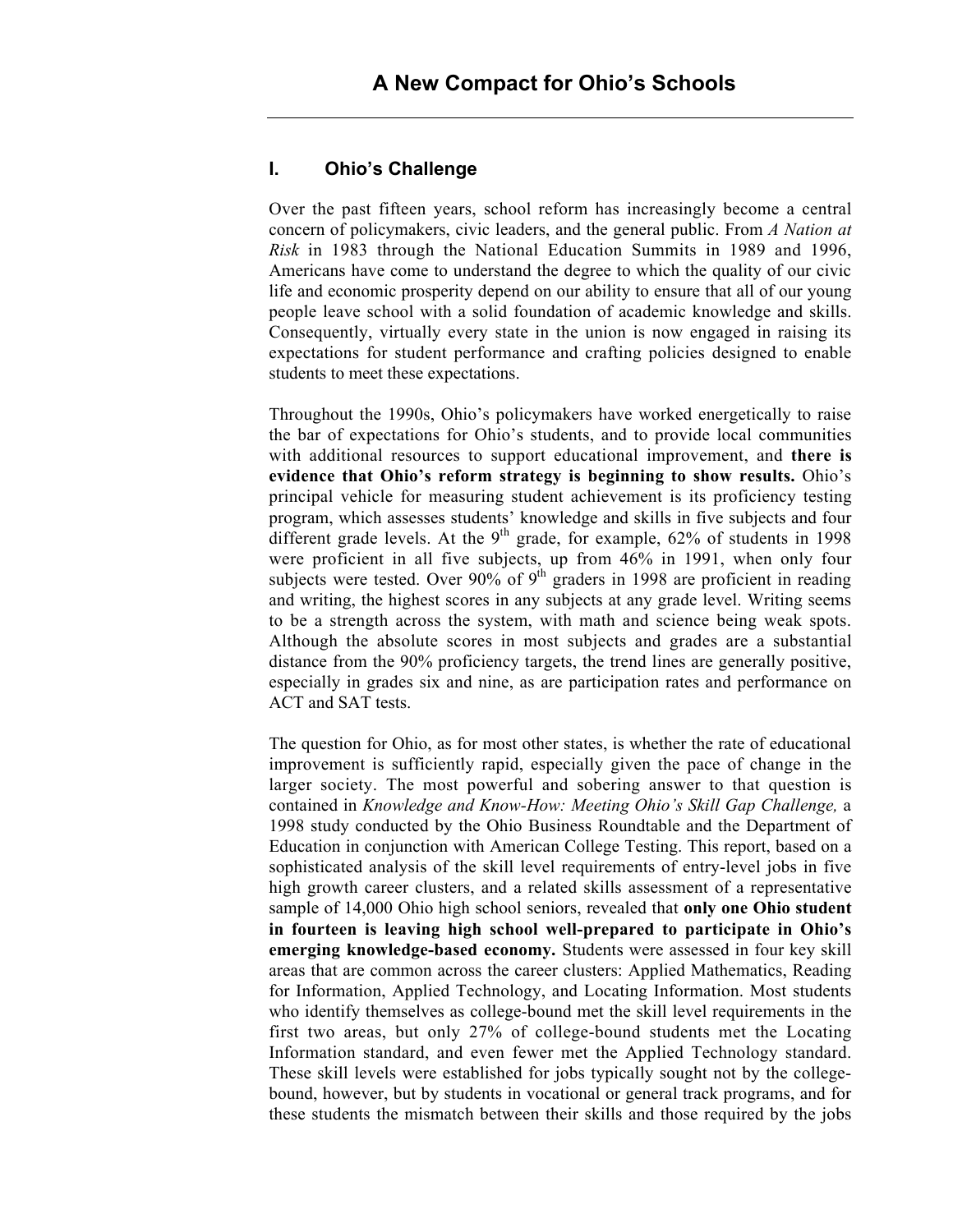profiled was deeply troubling. In none of the four skill areas could a majority of non-college bound students demonstrate the requisite competence, and in the weakest two areas – Applied Technology and Locating Information – only 11 and 7 percent, respectively, could meet the standard.

The skills gap report has obvious implications for curriculum and instruction – the teaching of physical sciences, for example, clearly needs to be strengthened in the middle grades and high school – **but its major message is that** *all* **students, not just the college-bound, need to be given a more rigorous academic program.** In 1997 Ohio adopted a set of policy changes that will require all students to pass a more demanding set of proficiency tests for high school graduation in five subjects, and to take a more challenging diet of academic courses. At the same time, it adopted an ambitious set of 18 performance standards for school districts, 16 of which are tied to pass rates on the state's proficiency tests. Outgoing Superintendent John Goff indicated in an October speech that if the new performance standards were put in place this academic year, only *six* of Ohio's 611 school districts would be judged "effective" (i.e., would have met virtually all of the standards), while 358 districts would be in the bottom two categories ("academic watch," meeting between one-third and one-half of the standards, or "academic emergency," meeting one-third or less).

**These two interrelated goals – closing the skills gap for graduates and raising the performance level of schools – define the challenge facing Ohio policymakers and educators as the state heads into a new century.**

#### **II. Progress in the 1990s**

Ohio can be proud of a substantial set of policy initiatives it has launched in the 1990s, and of the deepening investments it has made in educational improvement. Since Fiscal Year 1991, state education funding has increased by approximately 50 percent, twice the rate of inflation. The increase has been greatest for low-wealth districts. Legislation already enacted guarantees an additional 40 percent increase in state aid over the next five years.

Over and above these increases in general state aid for education, there have been substantial new investments in early childhood education, technology, facilities, and urban education, and major policy initiatives to overhaul teacher education and strengthen public accountability for results. Each of these initiatives deserves comment, for each could be an important element in a comprehensive state strategy to close the gap in student and school performance.

#### **Early Childhood Education**

Ohio's extraordinary commitment to expand access to Head Start and early childhood education for disadvantaged pre-schoolers, moving from 35% coverage of low-income children in 1992 to 87% participation in Fiscal Year 1998, has made it a national leader in this field. **Ohio now has the highest proportion of low-income youngsters enrolled in Head Start of any state in the union,** and it has made comparably impressive gains in expanding access to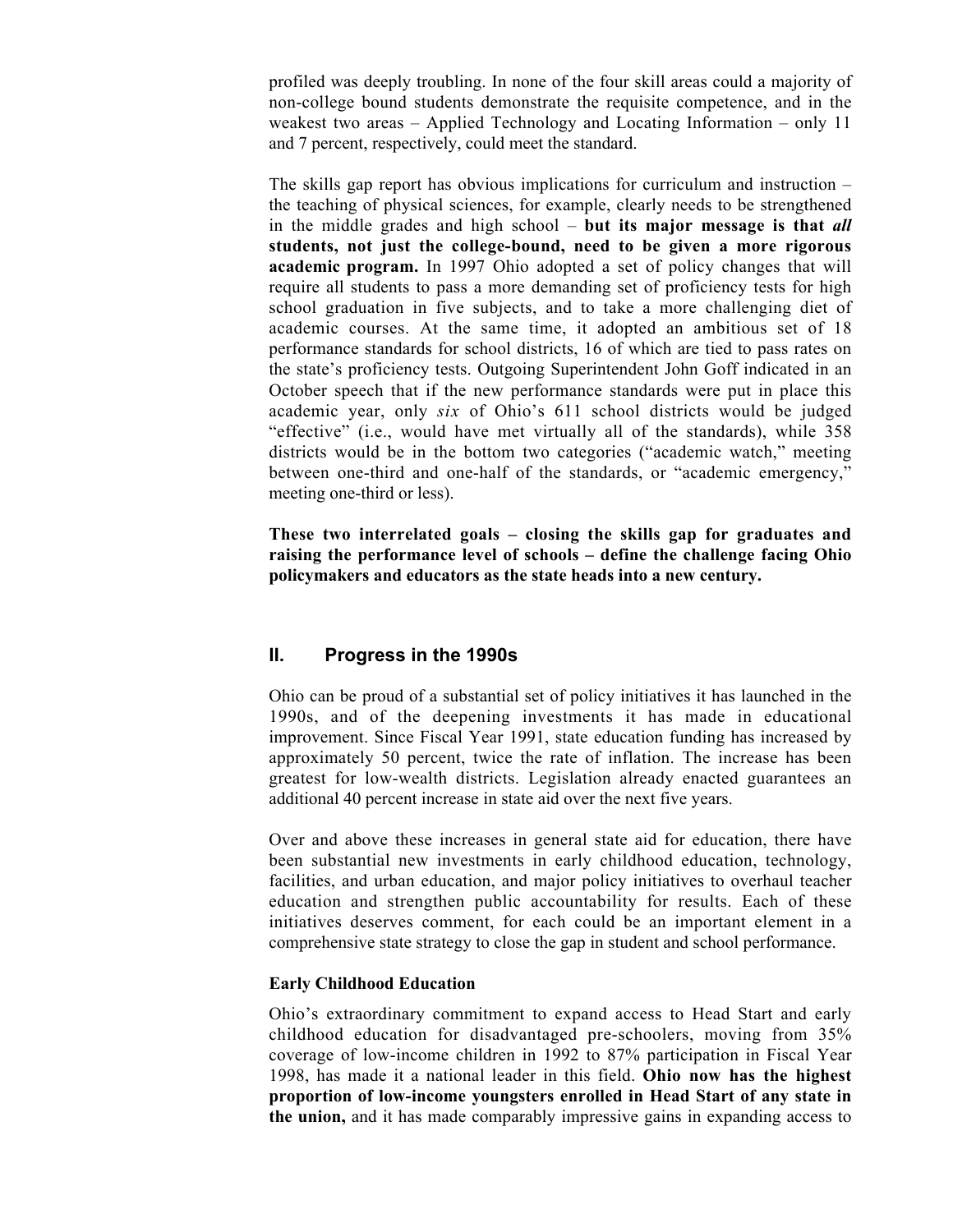pre-school programs for children with special needs. Having achieved the goal of expanding *access*, Ohio now faces the challenge of strengthening *quality* through the establishment of clear learning standards for its early childhood programs, through improved professional development, and through the development of strong curriculum linkages to its primary grade programs.

#### **Technology**

A second area where Ohio has made major progress is in its investments in technology. Since Fiscal Year 1996 the state has invested \$525 million in capital and operating funds, with a special target of providing one computer workstation for every four children in grades K-4. Two-thirds of all low-wealth districts have been completely wired, and virtually all school districts in the states have had technology plans approved by the state. Unlike some states, Ohio has complemented its investments in hardware with nearly \$50 million in professional development programs to help insure that the technology is fully utilized to help improve student learning.

#### **Urban Districts**

A third area where Ohio has launched targeted new investments has been in its twenty-one urban districts. Under the leadership of John Goff, the state and representatives from these districts fashioned a comprehensive Urban Schools Initiative (USI) in 1997 that provides support for the development or expansion of full-day kindergarten, family resource centers, urban professional development and leadership academies, discipline intervention programs, and school-to-work transition. **While the individual components of the USI are undoubtedly valuable, it is not yet clear that they add up to a coherent state strategy for assisting urban districts.** Those urban educators with whom we met were principally focused on the need for assistance in developing and aligning curriculum with academic standards and in designing high quality on-going professional development programs to help teachers strengthen their practice, and they did not view the state as a source of significant support for this work.

#### **Teacher Preparation**

The fourth area where there has been substantial progress is in teacher preparation and licensing. **Ohio can take legitimate pride in the policies it has put in place to raise standards within the teaching profession.** It has been a national leader in implementing the major recommendations of the National Commission on Teaching and America's Future. Ohio now requires all of its teacher education programs to meet the new performance-based standards of the National Council for the Accreditation of Teacher Education. Under Ohio's revised professional licensing standards, new teachers must have received a solid academic foundation; substantial instruction in the teaching of reading (for elementary and middle grade teachers); and must successfully complete an entryyear program, with formal mentoring and an extensive assessment of classroom performance. License renewal requires ongoing participation in professional education and development, including the completion of a Masters program (or 20 semester hours of graduate work) within one's first decade of teaching. Ohio also provides incentives and support for experienced teachers to seek certification from the National Board for Professional Teaching Standards, and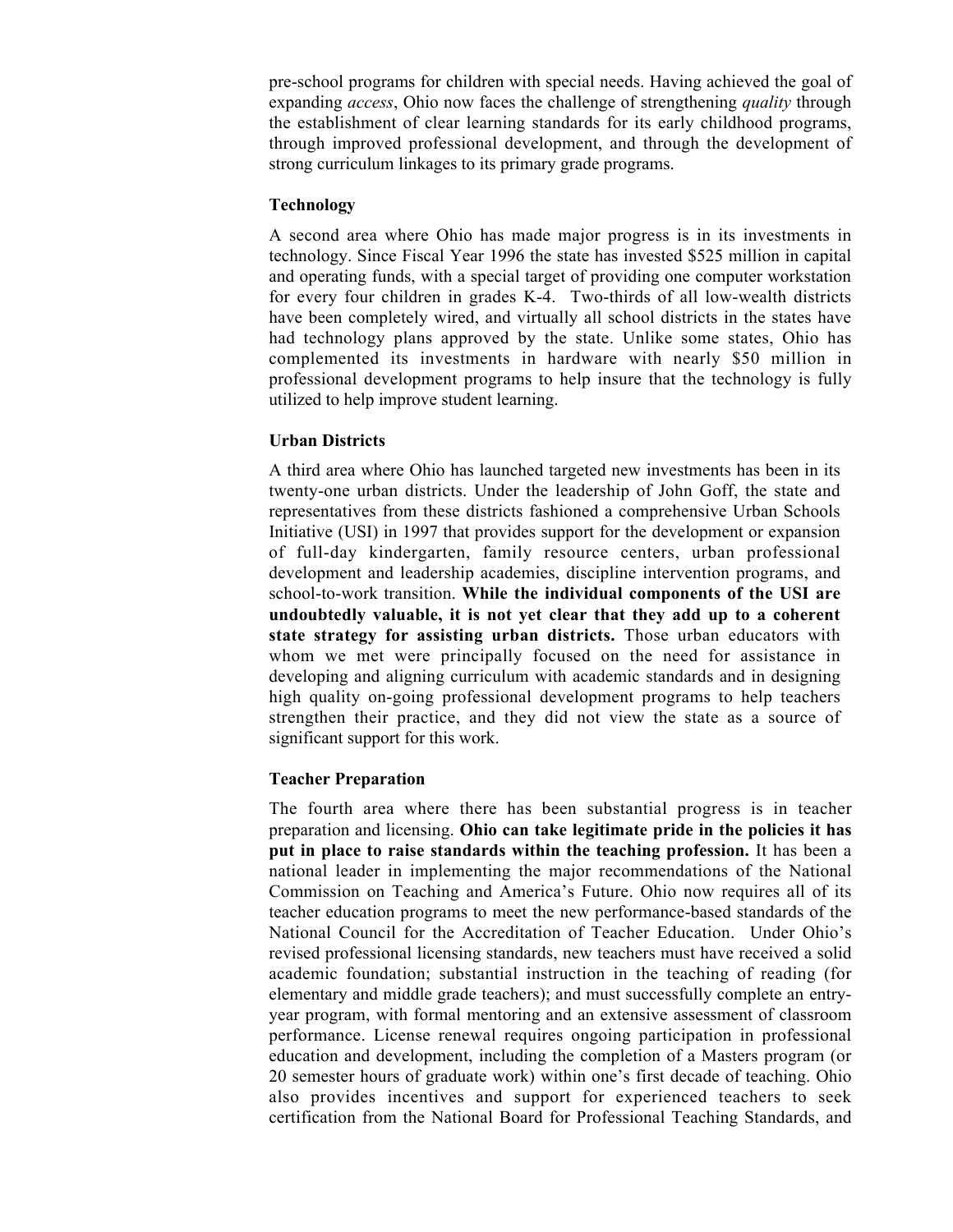now has the second-highest number of teachers in the nation who have successfully met the Board's very demanding qualifications.

#### **Accountability**

A fifth area where Ohio has moved forward has been in the development of an accountability system, principally through the passage in 1997 of Senate Bill 55. **This innovative law incorporates several initiatives which, taken together, should help strengthen the performance of Ohio schools.** Among the law's most significant features are the 4<sup>th</sup> grade reading guarantee, which provides intensive remediation and support for below-level readers in the first four grades; a new  $10^{th}$  grade proficiency test (to replace the  $9^{th}$  grade test) which, along with additional course requirements, will be required for graduation; a new system for classifying school districts based largely upon student performance on the proficiency tests; and new state-issued public report cards on school districts and schools based largely on educational and fiscal performance data.

#### **Facilities**

A final area worth commenting on is school facilities, where despite significant recent investments the challenge remains severe. Although estimates differ on the magnitude of the problem, **by all accounts too many Ohio children, especially in poor rural and urban districts, attend classes in dreadfully sub-standard facilities.** In fact, one report, prepared by the GAO, ranks Ohio dead last among all fifty states in the condition of its school facilities. It was not until the early 1990s that the state seriously began to address this problem. During this decade the state has invested over \$1 billion in capital improvement funds for schools, more than tripling the investments made over the previous four decades. However, without a reliable inventory of the state's facilities and a solid cost estimate for bringing all Ohio school up to standard, it is impossible to know just how much progress has been made. While the state has at least made a down payment on a long deferred problem, this is a major piece of unfinished business for Ohio's policymakers.

**Important as these new investments and initiatives have been, they are unlikely,** *by themselves***, to lead to the kinds of gains in student performance we are now seeing in other states, most notably North Carolina and Texas.** These two states, whose students have made the greatest achievement gains during the 1990s, have at the center of their reform strategy a tightly aligned system of clear grade-by-grade academic standards, annual measurement of student progress against these standards, and strong public accountability for results. In contrast to these states, Ohio's reform strategy has a substantial hole at its center. Unless that hole is repaired, it is unlikely that the state's recent laudable investments and initiatives will produce the performance gains that all Ohio citizens want and need from their schools.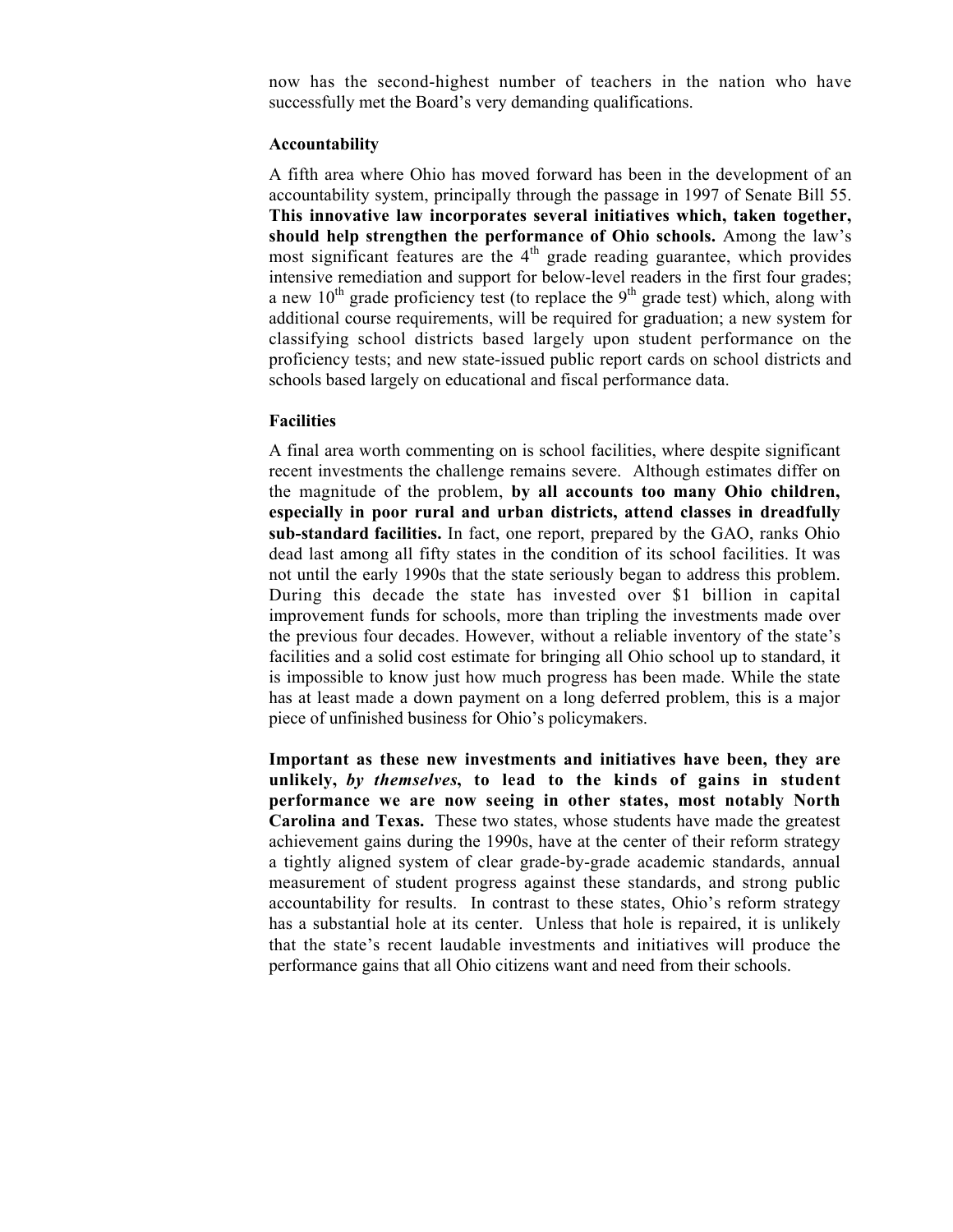### **III. Major Issues Facing Ohio Policymakers**

In our judgment, Ohio's quest to significantly improve student performance over the next decade will turn in large measure on the state's ability to accomplish three things:

- Put in place clear, explicit, measurable academic standards and an aligned set of assessments.
- Build a stronger accountability system with clear consequences for persistently low-performing schools.
- Enable school districts to develop the capacity to provide high quality professional development and support for teachers, and leadership development for principals and superintendents.

We will discuss each of these issues in turn and then offer recommendations for addressing them.

#### **Standards and Assessment**

If Achieve brings a particular perspective to this review, it is that **states need to have at the heart of their education reform strategy clear and rigorous academic standards, challenging assessments designed to measure progress against those standards, and an accountability system that rewards success and takes action against persistent failure.** We do not mean to suggest that standards, assessment, and accountability can *by themselves* produce significant changes in student performance; but they can and should be important drivers of change in curriculum, instructional practice, and school organization. They need, most importantly, to be accompanied by a thoughtful, comprehensive, sustained strategy for strengthening the capacity of teachers, principals, and other education professionals to change their practice, and a commitment to provide extra resources and support to students and schools who start out furthest from the goal line. But without a clear roadmap for teachers, parents, and students (i.e., standards), an agreed-upon yardstick for measuring progress (i.e., assessments) and consequences for results (i.e., accountability), states in our view are unlikely to help their schools significantly improve student performance. Ohio has important building blocks in place in its standardsassessment-accountability system, but we believe each of these elements needs to be substantially strengthened if this system is to become a powerful lever for improving teaching and learning in the classroom.

**Strictly speaking, Ohio does not really have statewide academic standards, at least as that term is used in most other states.** The absence of standards is particularly troublesome, because virtually all participants in Ohio education reform activities agree that clear standards should be the basis for pre-service training for teachers, the curriculum, student assessments, classroom materials, and ongoing professional development. Unless there is clear understanding of what students are expected to learn, how can teachers' colleges know what teachers are supposed to teach? How can assessment developers know what to test? How can publishers of textbooks and instructional materials know what to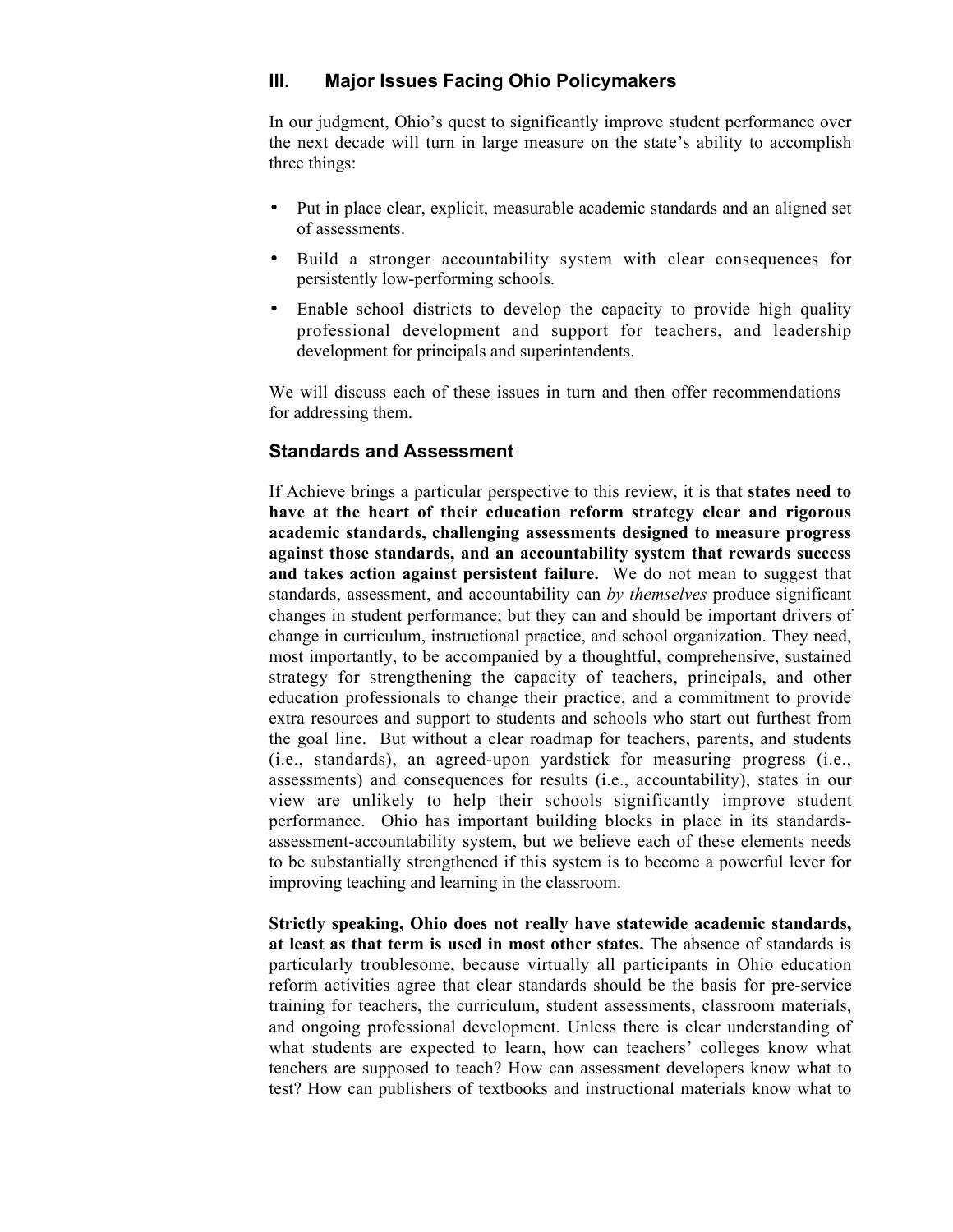include at each grade level? How can students prepare for the tests if there is no clear-cut agreement about what they are supposed to learn?

The best way to ascertain whether there are real standards in place is to ask three questions: First, would a new teacher in the  $5<sup>th</sup>$  grade,  $7<sup>th</sup>$  grade, or any other grade know what the students in his or her class are expected to learn? Second, would a student who was new to Ohio's schools know what he or she was expected to learn in order to succeed on the state proficiency tests? Third, would a parent know what her child is expected to achieve each year in school? **In all cases the answer is "No."**

We have reviewed two different sets of documents that address the question of what Ohio students are supposed to know and be able to do. The first, called "learning outcomes," are linked to the tests and, at least in English and citizenship, are distressingly vague. **The outcomes in these subjects are imprecise and are devoted almost entirely to process rather than content.** They lack any reference to literature or history. If teachers use the "learning outcomes" as their guide to determine the content of the curriculum, children in Ohio will graduate without any knowledge of our nation's literary heritage or its history, or of the literature or history of other major civilizations. According to these "learning outcomes," Ohio students need never learn about the eight Presidents who came from the state of Ohio or about the major literary figures from Ohio, such as William Dean Howells and Toni Morrison. Nor need they ever read anything written by universally recognized poets, novelists, dramatists, and orators. Nor will they have any in-depth understanding of the key historical events and figures who have shaped the American nation, since at no time are they asked to demonstrate knowledge of any historical event or document other than the Northwest Ordinance, the Constitution, and the Bill of Rights. Certainly these three documents should be part of every student's education, but American citizens need to know far more about the events, individuals, and ideas that are a significant part of our history.

The second, more substantial set of documents are the Department of Education's Model Competency-Based Program curriculum guides in each of the four core academic subjects. Independent of the quality of these documents, there are two important things to be said about them. First, they are voluntary, so it is hard to gauge the degree to which they are actually in use by teachers across the state. Our anecdotal impression is that **districts vary greatly in how or whether they use these documents to guide curriculum and instruction.** Our second strong impression is that these Model Competency-Based Program documents have very little public currency. The well-informed representatives of parents and other stakeholder groups with whom we met seemed generally unaware of these documents, which taken together total 750 pages, and were unclear as to whether Ohio in fact had explicit expectations for what students should know and be able to do at key grade levels in the core academic subjects. Even Education Department officials themselves described the standards as being implicit rather than explicit in the Competency-Based Program documents.

As for the quality of the curriculum guides themselves, we did not review them in enough depth to offer our own judgment, but they have been evaluated in published reports by the American Federation of Teachers, the Council for Basic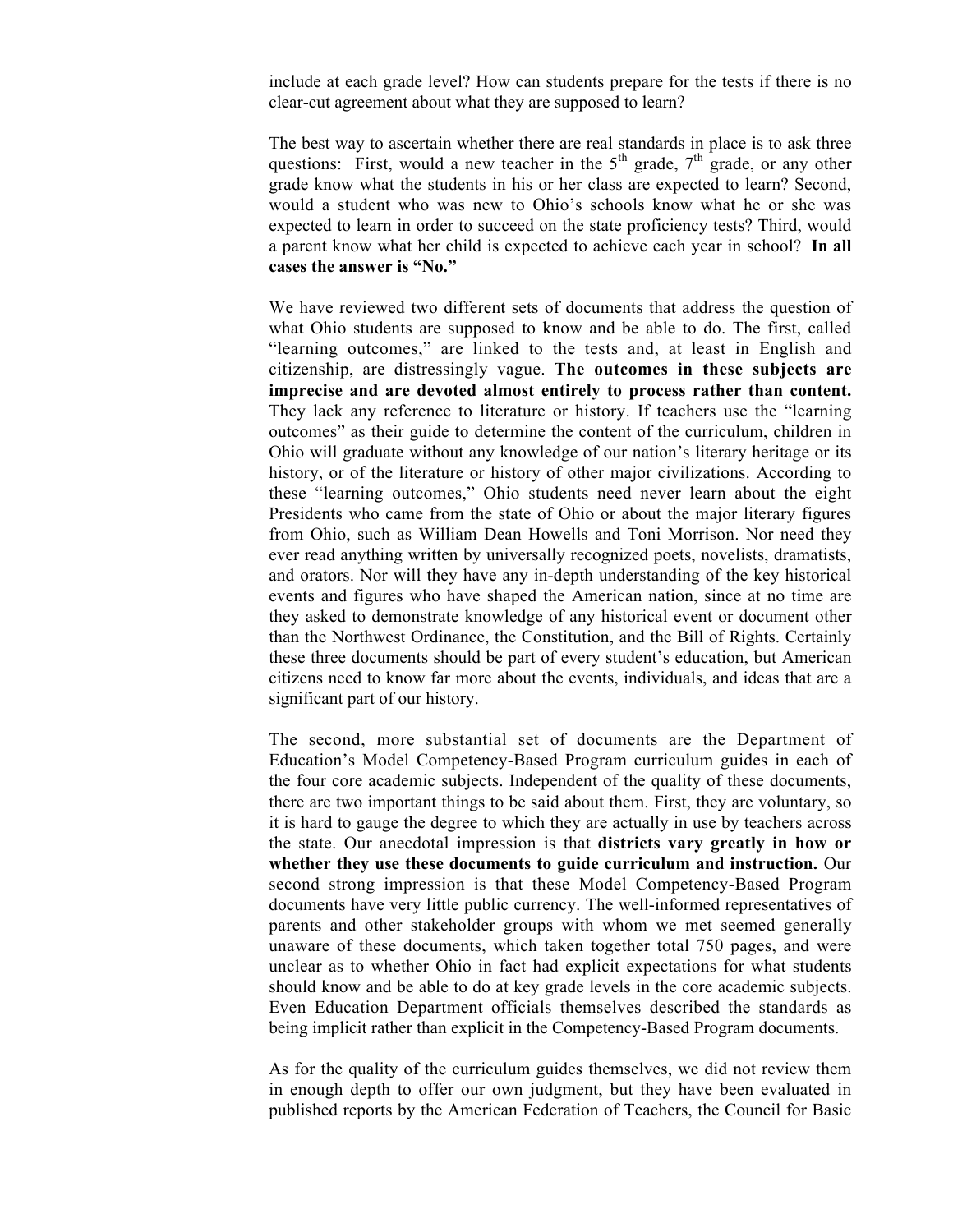Education, and the Thomas B. Fordham Foundation, and the grades have been mixed. The math guides have received uniformly high marks  $(2 \text{ A's and a B+}),$ the social studies guides were judged weak  $(2 \nD's)$ , and the evaluators disagreed over English (B, C, F). The important point about the model curriculum guides, however, is that in our view **they cannot substitute for publicly enunciated academic standards that are clear, specific and measurable, are widely publicized and available to every teacher and parent, and are used to guide the design and development of curriculum, teacher preparation and professional development programs, and state assessments.**

In contrast to the ambiguity surrounding the standards question, there is no doubt in anyone's mind that Ohio has an assessment program. The Ohio proficiency tests clearly occupy a central role in Ohio's reform strategy. The  $9<sup>th</sup>$  grade proficiency tests have generated substantial controversy since they were first put in place in 1991, and by all accounts are taken very seriously by parents, teachers, and students, and the community at large. We heard varying opinions about the quality of these tests, and the degree to which they are aligned with either the model competencies or the learning outcomes, but **in the absence of publicly communicated and understood academic standards, the proficiency tests carry disproportionate weight in the system.** We heard testimony that teachers see the tests as something they need to take seriously, but that are separate and apart from the curriculum. Teachers prepare kids for the tests, we were told, then move on to the real work of the class. In a more tightly aligned system, where standards, curriculum, and tests are designed together, the line between instruction and assessment becomes blurred, because the two are closely intertwined, and do not represent separate and competing claims on classroom time.

#### **Accountability**

Any accountability system worth its name needs to provide schools and districts incentives for success, rewards for improvement, and consequences for persistent failure. Such an accountability system, if it is to be fair, must be accompanied by a significant state commitment to capacity building and by continuing access to high-quality technical assistance and professional development.

**The accountability system launched under SB 55, while it has many admirable features, offers neither incentives for success nor sanctions for failure.** It sentences low-performing school districts to a lifetime of continuous improvement planning, without providing any recourse for parents if the schools do not in fact get better. And because the state's performance standards apply to school districts rather than individual schools, the continuing failure of a low-performing school can be masked if it is surrounded by high performers (although the school-level report card at least provides parents comparative performance data).

The reluctance of the state to hold principals and teachers accountable for persistently poor performance stands in sharp contrast to the state's willingness to impose tough sanctions on students. We applaud the state's determination to deny diplomas to students who cannot pass  $10<sup>th</sup>$  grade proficiency tests, but **a**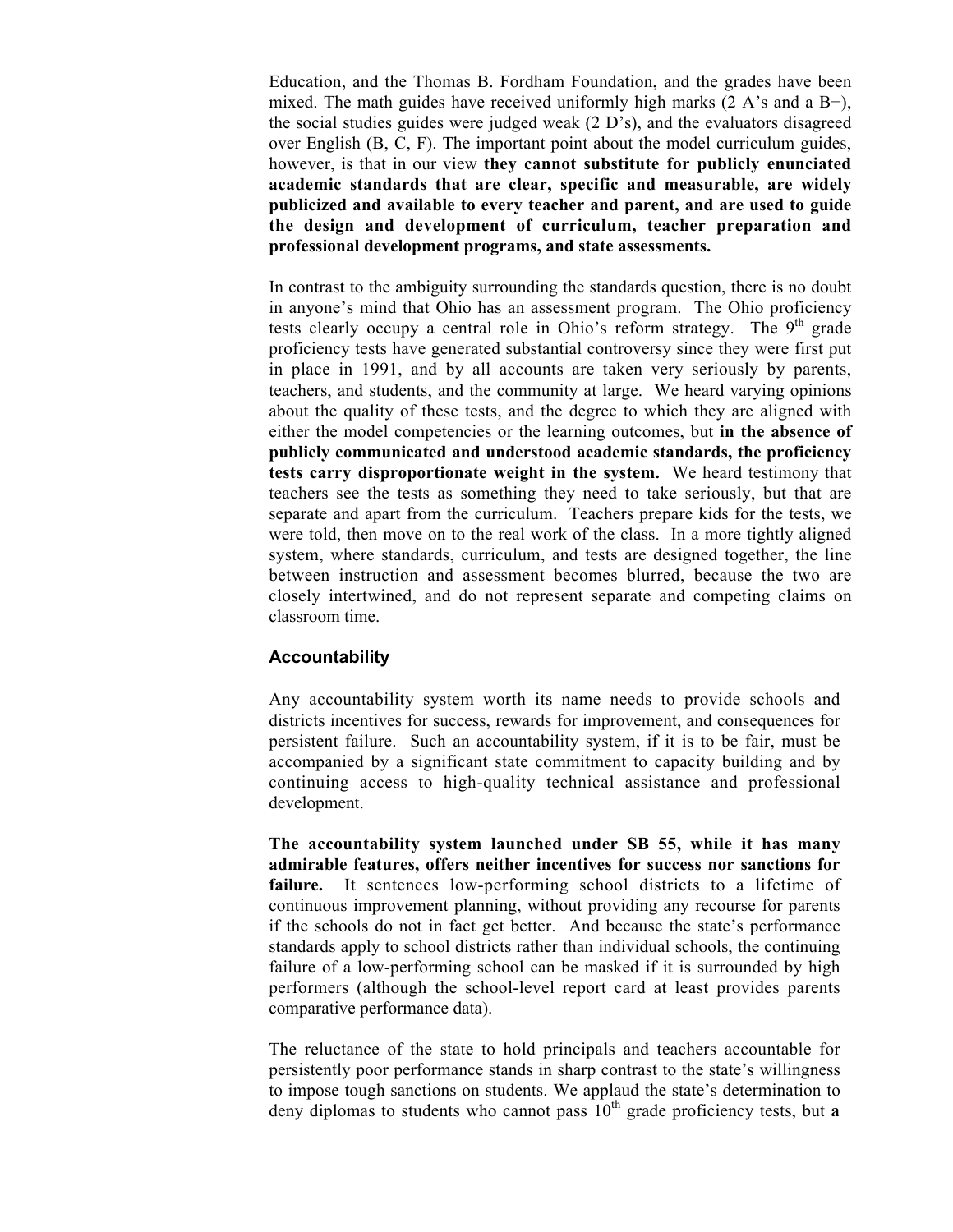**system that does not impose comparably stringent consequences on the adults who are responsible for preparing students to meet these standards does not meet our definition of fairness.**

#### **Capacity-Building**

**If school districts are expected to meet the performance standards established in SB 55, and the skills gap is to be substantially narrowed, Ohio must mount a substantial, sustained, statewide program to equip its administrators and teachers with the skills and support they will need to substantially improve student performance.** In addition to teacher professional development, leadership development for both building principals and superintendents is a must. The Department of Education is clearly aware of this challenge, and has laid out an ambitious plan for addressing the problem in its December 1998 draft report, *Building the Capacity for Standards-Based Educational Improvement in Ohio's School Districts*.

The report outlines three interlocking strategies the Department needs to undertake to help build local capacity for improvement. The first strategy focuses on technical assistance, especially to low performing districts, with the Department principally responsible for helping districts assess their needs and linking them to appropriate regional and local service providers. The second strategy focuses on professional development, with an emphasis on helping the state's twelve regional professional development centers better align their services with district needs, and on promoting professional development partnerships between districts and universities, businesses and other organizations with relevant resources and skills. The final strand in the Department of Education's capacity-building plan focuses on helping school districts engage their various publics in their reform work, especially by using the District Report Cards to spark community dialogue and encouraging higher education and business leaders to help raise expectations for student achievement.

The strategies outlined in this report strike us as generally sound, but we have no way of gauging the Department's own capacity to deliver on this ambitious plan. Anecdotal evidence, coupled with our knowledge of the difficulty that education agencies in other states have had in shifting from being monitors of compliance to becoming providers or brokers of technical assistance, suggests that such a transition will not come easily. We heard substantial skepticism about the Department's capacity to respond creatively and flexibly to the needs of large urban districts, and little confidence that the Department could become a genuine partner with such districts.

Clearly, the new State Superintendent needs to make her own judgment about both the merits of this plan and the current capacity of the Department to carry it out. Without such a plan, however, and the ability to deliver substantial, sustained technical assistance and support to help school districts improve their performance, it is difficult to see how Ohio can possibly meet its ambitious performance goals for schools and students.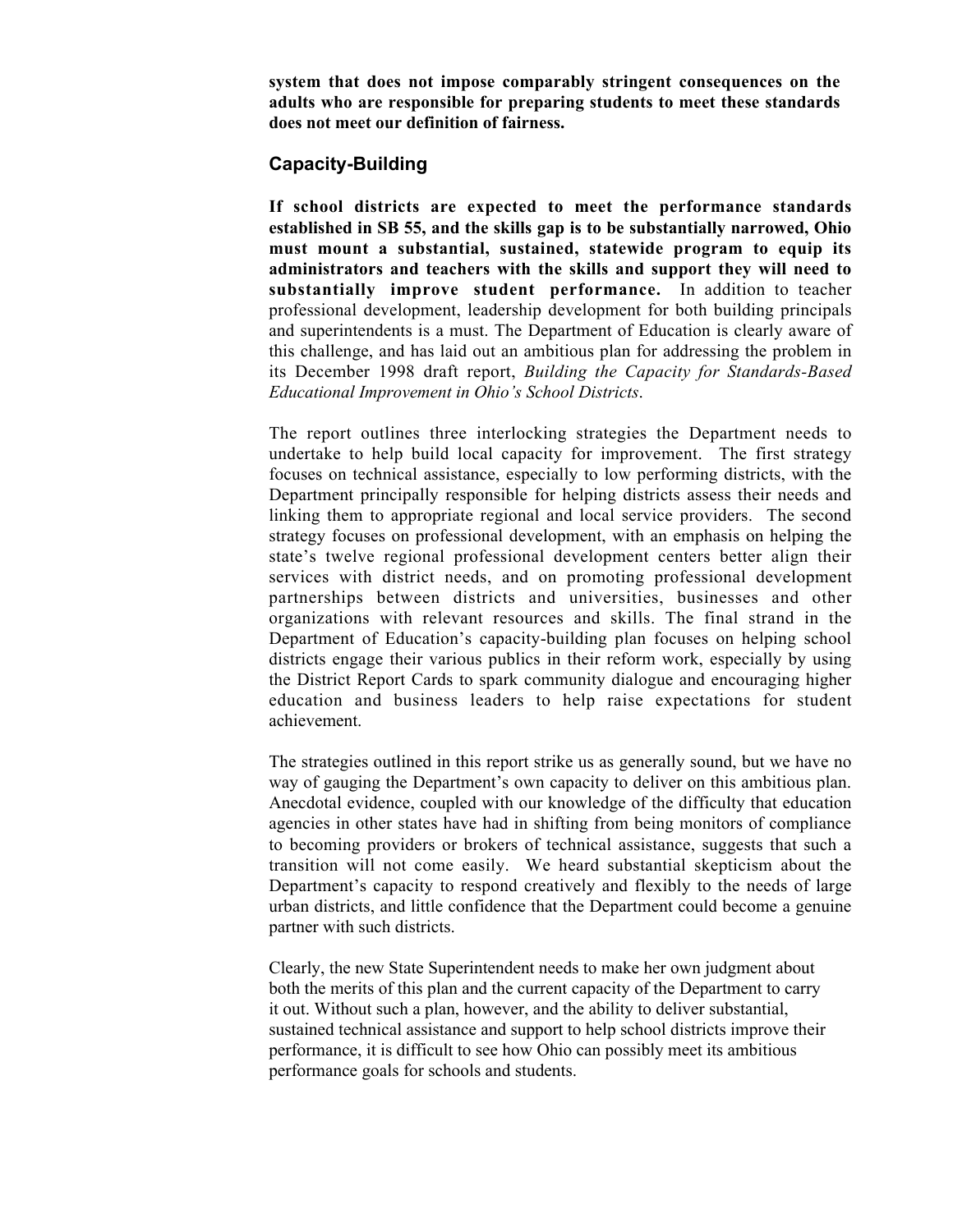#### **IV. Recommendations**

#### **Standards and Assessments**

Ohio needs a set of academic standards that are clear, specific and measurable; that describe the knowledge as well as the skills the state expects its students to master; and against which curriculum, assessment, and professional development can be aligned. These standards need to be publicly available and understood, and be endorsed by educators, employers, and higher education leaders.

Fortunately, a process is already underway in Ohio that could lead to the development of such standards. A council jointly created by the State Board of Education and the State Board of Regents, assisted by the Council for Basic Education (CBE), has been leading the development of a new set of high school exit standards. These standards specify the knowledge and skills in six subjects-- English, math, science, history, the arts, and foreign languages-- that students need as a foundation for work, civic participation, and further learning. Because CBE has undertaken similar projects with other states and large school districts and has carefully reviewed the standards documents of other states and nations, its participation should enable Ohio to put in place a set of academic expectations for high school graduates that are second to none.

Assuming that these new high school exit standards are reviewed and endorsed by key constituency groups before they are adopted by the State Boards, they should then become the foundation for the development of rigorous and detailed standards and aligned tests at earlier grade levels. There is growing interest nationally in the idea of grade-by-grade standards, especially since the release of the RAND report on North Carolina and Texas, but given Ohio's strong tradition of local control, it may be more appropriate for the state to set standards for groups of grades and expect local districts to develop grade-by-grade guidance for teachers.

The important point here, though, is that **Ohio must bring its proficiency testing program into alignment with whatever new sets of standards it develops.** Because these tests were initially developed to measure minimum competency rather than performance against rigorous academic standards, they may need to be entirely recast. Consequently, Superintendent Zelman may want to consider assembling an advisory panel of testing experts to review the state's current assessment system.

The higher education system's co-sponsorship of the new high school exit standards suggests a logical next step: the joint development of a set of end-ofcourse examinations linked to these standards. Several other states  $-$  e.g., Maryland, New York, North Carolina, Texas, and Virginia – have in place or under development such exams, and they can be used not only to assure that courses with a common label (e.g., Algebra II, Physics, U.S. History) have in fact common content and are being taught to comparable standards of performance, but they can be a key element in a state's strategy to raise admission standards in its higher education institutions. If Ohio State University, for example, were to require its in-state applicants to have passed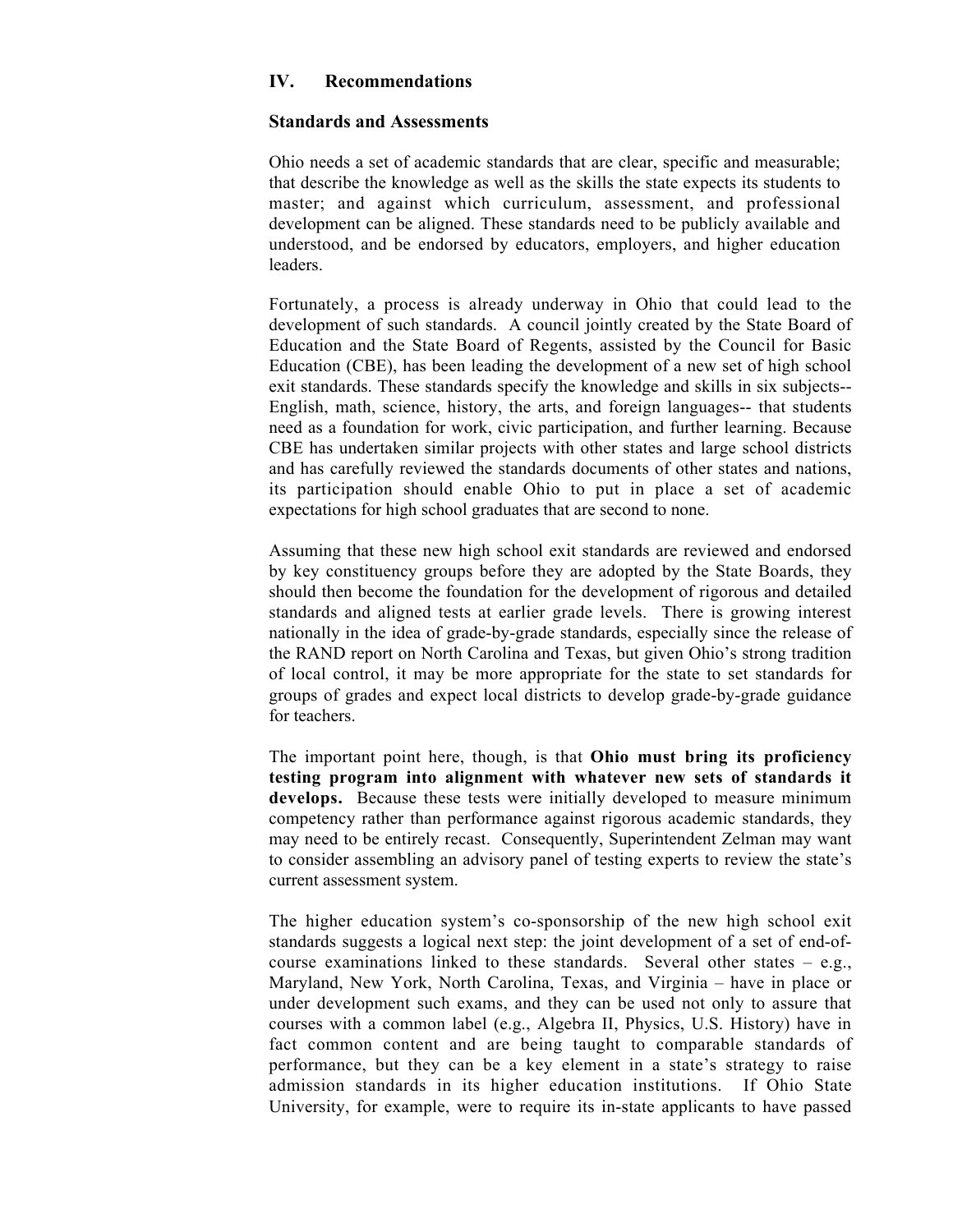exams in a prescribed set of courses and earned a grade of B or above, it would likely have a dramatic motivating effect on the work habits of university-bound students, and would over time enable the university to scale back the resources it commits to remedial, pre-collegiate level instruction. **Linking new high school graduation requirements with strengthened college and university admissions requirements is a strategy several other states are following, most notably Oregon and Maryland, and we urge Ohio to build on this joint standard-setting project that is already underway.**

#### **Accountability**

**Ohio needs to put in place a comprehensive accountability system that builds on the foundation created in SB 55.** SB 55 focuses principally on the performance of districts, not individual schools, and it neither offers rewards for unusual progress nor sanctions for persistent failure. District and school report cards are an important first step in providing the public with better instruction about educational performance, but the public also needs to know how policymakers will act upon that information.

In our view, good accountability systems for districts and schools establish clear, common, high performance targets for all schools, but then measure each school's and district's progress against its own starting point. Such a system needs to be flexible enough to expect and reward different rates of progress depending on one's starting point, while holding fast to the requirement that all schools must by a date certain bring virtually all of their students to a statewide standard of proficiency.

States have experimented with varying strategies for recognizing and rewarding school and district performance, but these experiments are too young to enable us to confidently recommend a single "best practice" for Ohio. Kentucky's experience with cash awards, for example, suggests two cautions: take care that your assessment system is widely perceived to be valid, reliable and fair before attaching financial consequences to performance; and decide up front whether the rewards are to be used as salary bonuses or for educational enhancements. Some states – Texas, especially – have relied heavily on public recognition as well as financial incentives, and have created a political environment in which schools are motivated to be seen and honored as exemplary. Other states – South Carolina, for example – have experimented with deregulation as an incentive, extending to high-performing schools the autonomy and latitude that education analysts typically associate with charter schools. We understand that the Department of Education has submitted recommendations to the legislature for a program to reward districts for improved performance, but that no legislative action has yet been taken. We urge Ohio policymakers not to let this issue disappear off the screen.

The more pressing accountability problem is what to do about persistently failing schools. A high priority for the incoming State Superintendent should be to fashion an intervention strategy that makes high quality technical assistance available to schools that are in trouble. That assistance needs to go well beyond help with school-based planning; it needs to address issues of school leadership, instructional improvement, and organizational restructuring. **If, after a**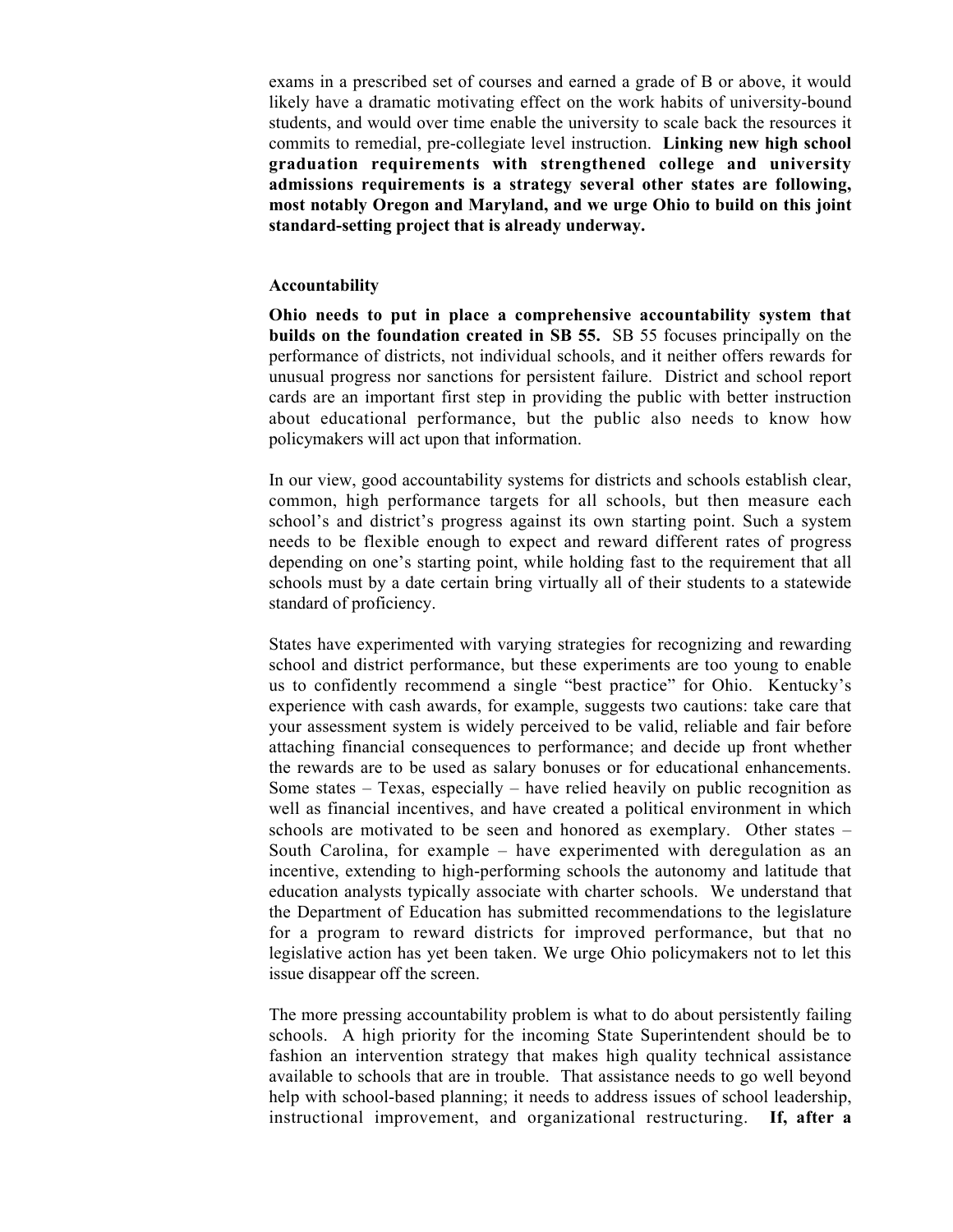**reasonable period of on-the-ground assistance, low-performing schools continue to show little or no progress, they should be closed.** Parents should be given choices to enroll their children elsewhere, and the state and district should collaborate on a reconstitution strategy to reopen the school under new management. The new management team should have full authority to hire and fire staff, and the reconstituted school should have the operational autonomy of a charter school.

States with strong accountability systems provide useful data to educators, parents and policymakers which inform and drive school improvement efforts. These states also provide extensive training to teachers and administrators in how to use data to improve practice. Ohio is missing two critical pieces of data: (1) information on how student performance in Ohio compares to performance in other states, and (2) data on student performance disaggregated by race. Ohio should participate in the National Assessment of Educational Progress (NAEP) in order to benchmark Ohio's performance in core academic subjects with other states in grades 4, 8, and 12. Over 40 states currently participate in NAEP, and **Ohio's failure to do so deprives policymakers and citizens of the only opportunity currently available to compare student performance across state lines.** We also recommend that the legislature remove the prohibition against reporting disaggregated data and that rewards for improvement be based on improvements for each subgroup, not just overall scores.

Building on the foundation of SB 55, these additions to Ohio's accountability policies, paired with strengthened professional development strategies suggested in the next section, should focus every level of the education system on improving teaching and learning.

#### **Capacity Building**

**The single biggest challenge states face as they move from the adoption of new academic standards to their implementation in the classroom is that of capacity building.** As suggested above, we are impressed by the Department's draft plan to help districts build the capacity to successfully implement standards-based reform, but we have no basis for judging the Department's own capacity to carry out this ambitious agenda. We understand that Superintendent Zelman is planning to initiate a management study of the Department that will address this question, and we applaud this initiative. We suggest that the scope of the study be broad enough to provide Dr. Zelman and the State Board with an appraisal of the capacity of the regional professional development centers and other provider organizations that are part of the Department's extended technical assistance family.

Once that study is completed, there is at least one immediate challenge that will test the Department's ability to address the needs of the field: the implementation of the 4<sup>th</sup> grade reading guarantee. We commend Governor Taft for making early reading a major priority of his administration, and for leading an effort to mobilize 20,000 reading tutors. Such tutors, if they are well organized and trained, can be of enormous assistance to the schools. They are no substitute, however, for a massive professional development program focused on insuring that every primary grade teacher in Ohio has access to the most current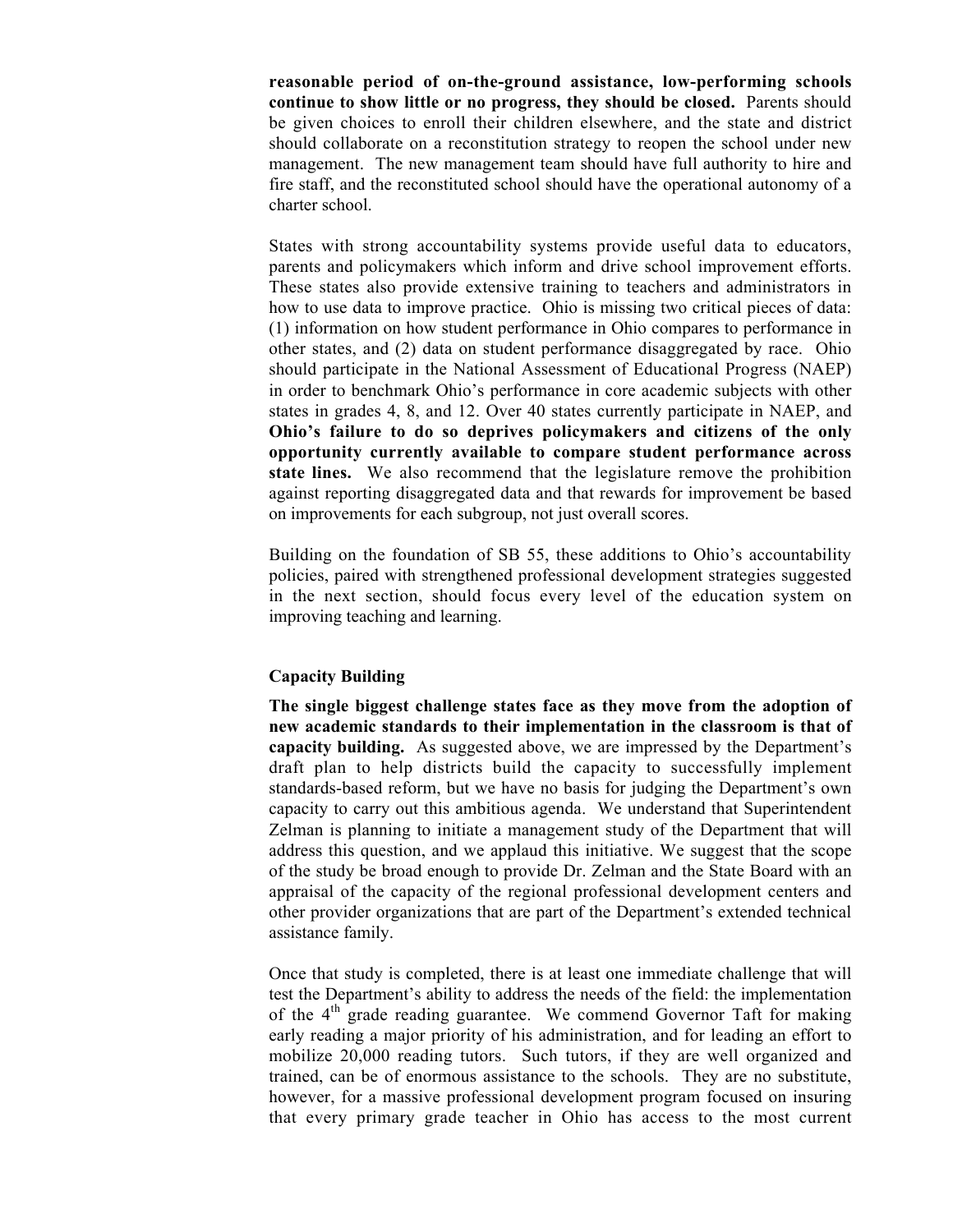knowledge about best pedagogical practice, or for a technical assistance program that helps principals avail themselves of the organizational and instructional strategies of such demonstrably effective programs as Reading Recovery and Success for All. **We urge the Department to mobilize the best university and other expertise in the state to help develop a comprehensive technical assistance and professional development plan to help districts successfully implement the reading guarantee.**

The reading problem will almost certainly be most acute in Ohio's urban districts, which brings us to the special challenge the Department faces in responding to the needs of the districts serving the largest number of low-income and minority students. We believe the Urban Schools Initiative represents a good beginning, but that **a more intensive, coherent, focused state effort is going to be required if the children in these districts are not going to be left behind in the race to raise standards.** We hope Dr. Zelman's proposed management study will pay special attention to assessing the Department's current capacity to work with urban districts. Our anecdotal evidence suggests that urban education leaders in Ohio do not now view the Department as a source of meaningful help in addressing their special needs. If our impression is borne out by this study, we would urge the Superintendent to consider creating a high profile team of urban specialists that cuts across the various departmental units and that has the authority to cut red tape and commandeer resources from across the agency on behalf of the urban districts. The Department is understandably proud of its role in helping restore local ownership and control to a beleaguered and demoralized Cleveland School District. The question now is whether it can help other urban districts strengthen their own local capacity to manage the reform process.

Because the problems of children and families in high poverty neighborhoods often require responses that are well beyond the capacity of schools alone to solve, **the Department of Education's urban team should be part of a coordinated interagency strategy that helps cities urban communities link their health and social services agencies more effectively to the schools.** Such an interagency strategy would underscore the commitment of the new Governor and Superintendent to work together on behalf of the state's neediest children.

Ohio's cities have been the source of some of the state's most promising professional development and leadership training initiatives. Peer assistance and review programs in Columbus and Cincinnati, designed and implemented by farsighted teacher union leaders, have not only helped countless teachers strengthen their practice, but have also demonstrated the commitment of the profession to hold itself to high standards. Programs like those offered by Cincinnati's Mayerson Academy and the Superintendent's Leadership Institute offer much promise for strengthening the profession, as does the proposed state leadership academy for principals. One role the Department can play is to help spread the lessons from such innovations as Mayerson Academy statewide.

The Department also needs to pay special attention to supporting the critical role of the building principal who, in our view, is best positioned to effect transformational results in school and student performance. Yet building principals in Ohio do not have access to the kind of leadership development they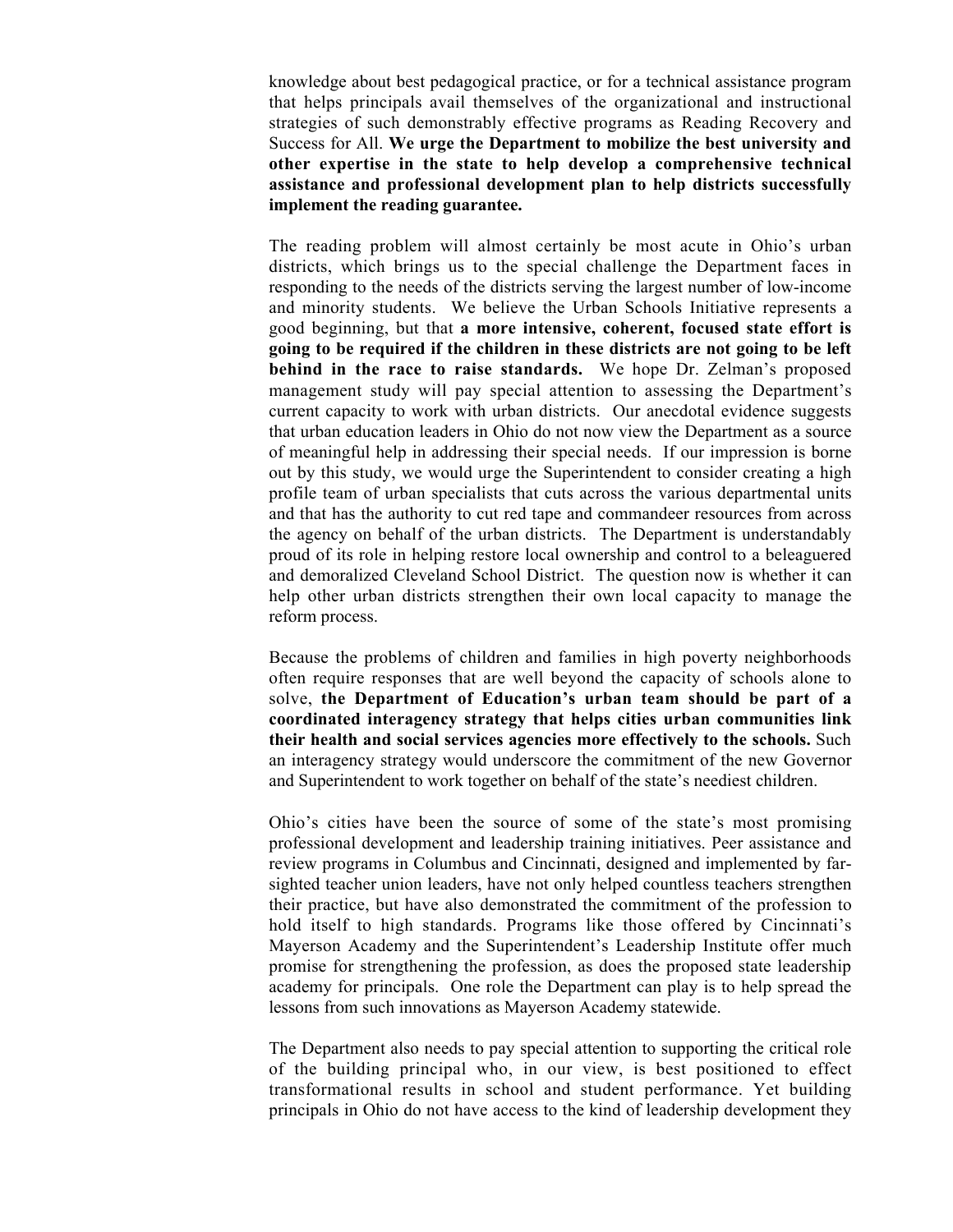need to fulfill this change agent role. We applaud the efforts currently under way in Ohio to establish a world-class leadership academy for principals. **This collaborative effort between the Ohio Association of Elementary School Administrators, the Ohio Association of Secondary School Administrators, the State Board of Education, the Ohio Department of Education, the Ohio Business Roundtable and others is highly promising and deserves the full support of the Legislature.**

#### **A New Compact**

Although our review team was asked to focus its attention principally on the standards-assessment-accountability issues that are central to Achieve's mission, we cannot help but comment on Ohio's ongoing school finance suit, for this issue casts a very long shadow over the state's efforts to reform and improve its schools. While there is little we can add to the technical or legal aspects of the suit, we can make some general observations about its impact on the larger school reform climate, and on the need to resolve the suit in a way that advances the twin goals of equity and excellence in Ohio's schools.

**In our view, the recommendations we have made to strengthen Ohio's standards, assessment, and accountability systems must not await the resolution of the school finance suit for their adoption and implementation.** That being said, however, it was apparent to us in our interviews with Ohio educators that it will be difficult to get their full attention as long as the finance issue remains unresolved. The suit creates a cloud of unpredictability and uncertainty that hangs over the educational landscape. The uncertainty surrounding the state's school finance structure is compounded by the legislatively-imposed tax limitation measure that requires school districts across the state to go back to their voters every two or three years to raise sufficient revenue to operate their schools. As one superintendent put it, "I spend every third year running a political campaign, not running my school district." Given the ambitious performance targets Ohio has set for its school districts, superintendents should be expected to be full-time educational leaders, not parttime campaign managers. **This institutionalized financial instability and uncertainty invites frustration and cynicism and diverts the attention of local school boards and their administrative leaders from their core mission, the improvement of teaching and learning.**

We know that the usual tendency of elected officials is to allow complex, politically charged cases like *DeRolph* to play themselves out in the courts. Given the resounding defeat of last year's tax package, the path of least resistance is for the state to exhaust all appeals and wait for a final court order, presumably sometime in 2000. But given the urgency of the education reform agenda, and the need to encourage local educators to focus full attention on implementing such important initiatives as the  $4<sup>th</sup>$  grade reading guarantee and the strengthened high school graduation requirements, we urge the state's political leaders not to take the path of least resistance.

With a new governor in place, and a State Superintendent about to take office, **this may be a propitious moment to forge a new social compact between**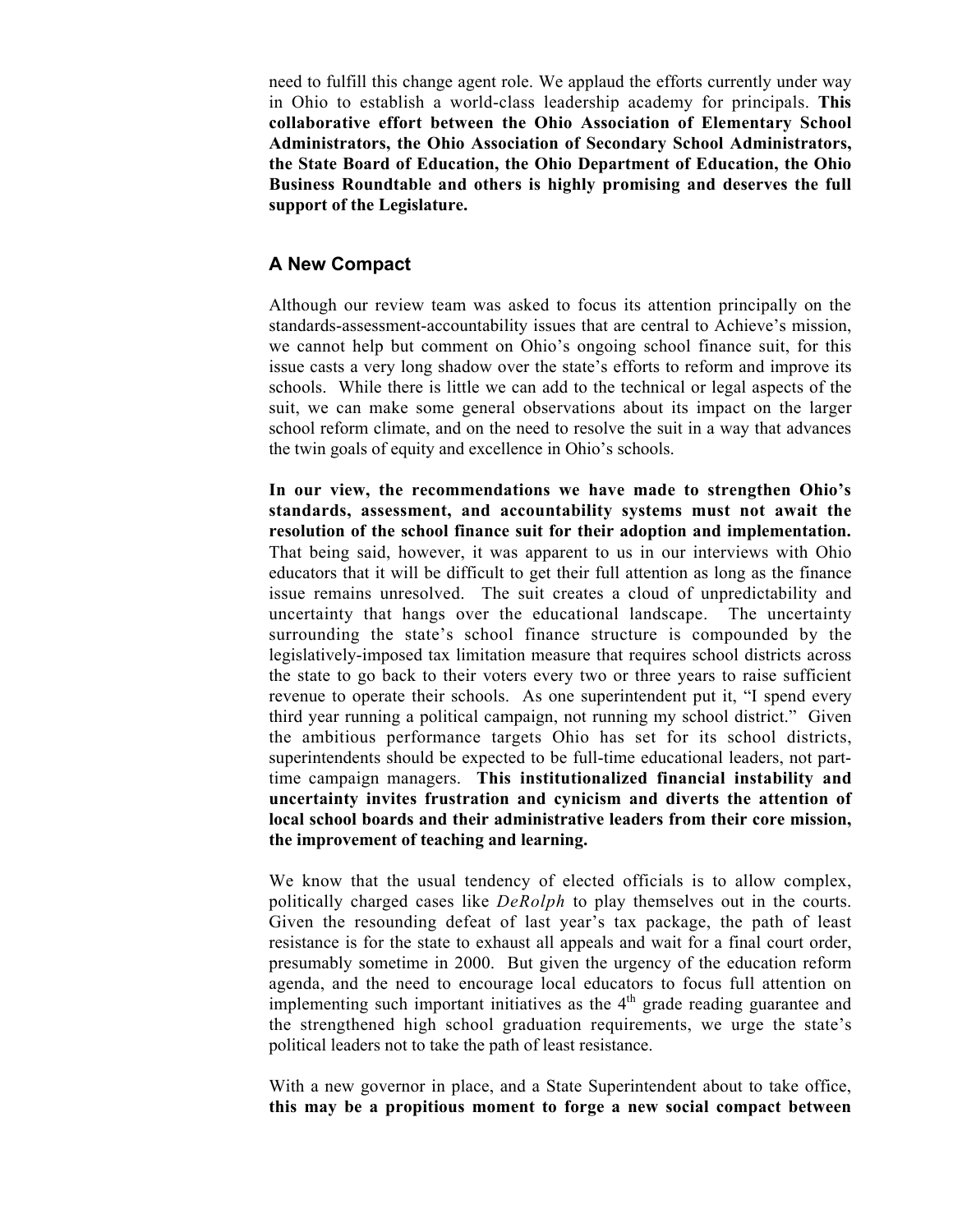**Ohio's government policymakers and its education community.** The terms of the compact would be relatively simple and straightforward: governmental leaders will commit to fix the funding system and provide adequate time and resources to enable educators to develop the skills they need to teach to higher standards, in return for which the education community will agree to be held accountable for making annual, measurable progress in helping virtually all young people meet higher academic standards. Additional state investments in local capacity-building will accompany the implementation of new accountability measures. Higher state expectations around school and district performance will be accompanied by greater local flexibility in determining the best means of meeting those expectations.

**In order to implement this compact, extraordinary public leadership will be required from all parties.** Building on the education summit he convened just before taking office, Governor Taft must attempt to pull together the other public sector policymakers—legislative leaders, State Board members, the new Superintendent—into a coherent leadership group that can speak with one voice on these issues. It will take extraordinary political will to break through the school finance impasse, and not simply await the imposition of an eventual judicially-ordered remedy. It will take extraordinary energy and determination from Superintendent Zelman to lead the Department of Education through the transition from being principally a monitor of compliance to becoming a credible source of advice and assistance to school districts. And it will require significant courage on the part of the local school boards, administrators and teachers to step up to the challenge of accountability.

**Fortunately, there is already in place in Ohio a strong culture of collaboration, both statewide and in several key communities.** We could not help but be impressed by the broad array of organizations represented around the table at the BEST meeting we attended, and the evident commitment of teachers, administrators, school board members,, parents, and leaders from the religious, higher education, and business communities to work together on a shared reform agenda. And we noted earlier our admiration for the reform partnerships formed in cities like Cincinnati and Columbus between teacher union leaders and superintendents.

**We believe Ohio's business community is uniquely positioned to help broker this new compact.** It has been a forceful advocate for standards-based reform and accountability for results, and through its role in BEST, it has built solid working relationships with Ohio's educational leaders. It has a vital self-interest in strengthening the knowledge and skills of Ohio's young people, and in assuring the quality of the schools that educate them. And it can be a crucially important ally of the state's elected leadership in persuading the public that the state has a credible plan for guaranteeing that additional resources for the schools will in fact lead to measurable improvements in performance.

The challenges Ohio faces are neither unique nor unexpected. Old ways die hard, and schooling is no exception. For 150 years American public education has been measured by "inputs," not by results. In the standards-driven era that is emerging, schools will be measured by what they produce, their "output." That is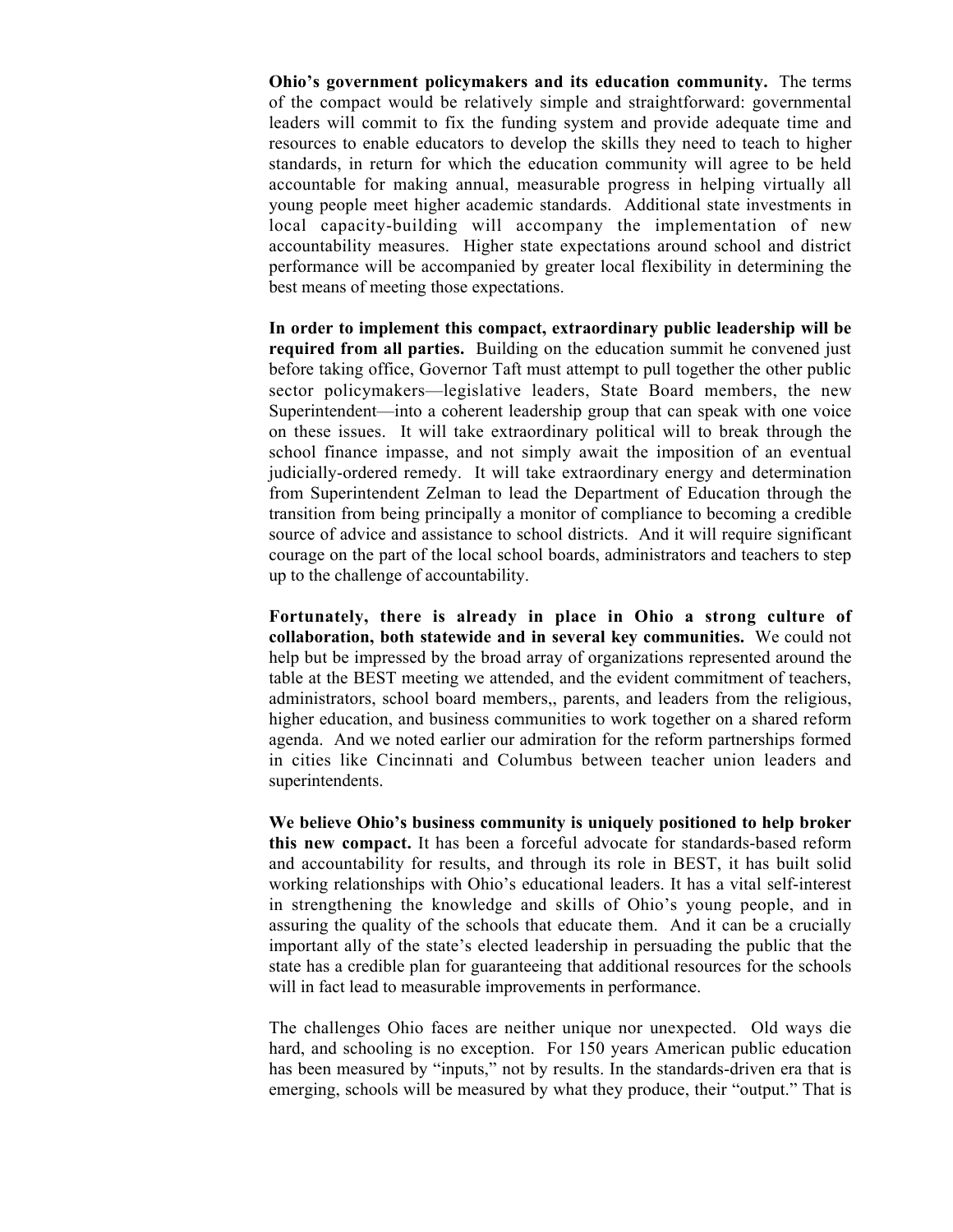not to say that "inputs" are unimportant; they always have been and always will be. But they must now be viewed in the context of what they produce.

In short, Ohio's schools are part way through a major paradigm shift; it is no wonder the road is rocky. But the stakes are high and the promise great. Ohio has set for itself an ambitious set of goals: a well-prepared class of 2005, fully proficient in the core academic skills, able to compete successfully in college or the workplace; and a substantial majority of effective, high-performing school districts, on track to assure a continuing flow of students well-prepared to keep Ohio's civic life strong and its economy prosperous well into the  $21<sup>st</sup>$ century. Now is the time for Ohio's governmental, educational, and corporate leaders to forge a new agreement to enable local communities and their schools to move forward to realize those goals.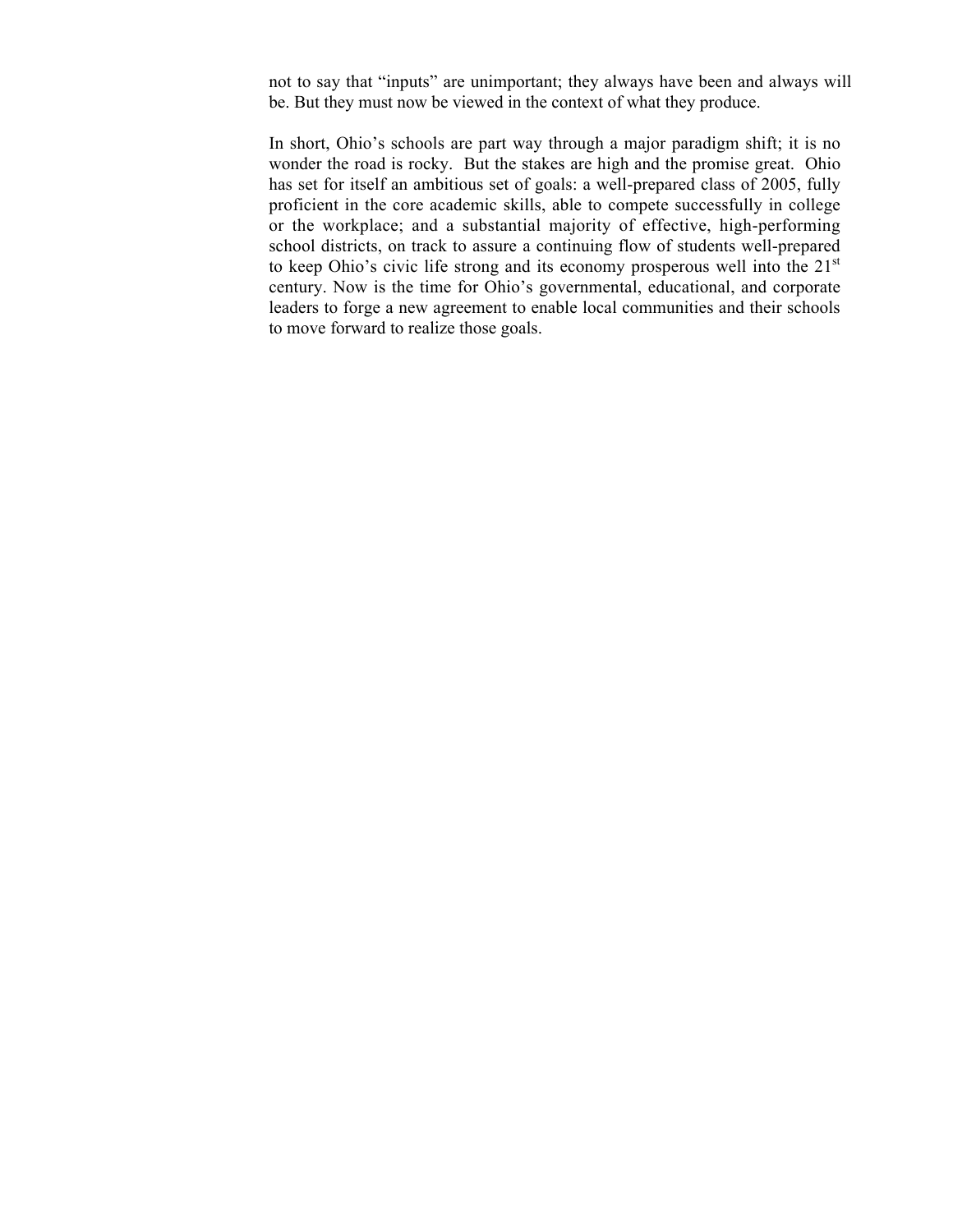# **Appendix A**

#### **Documents Reviewed**

- ! "*African American Perspectives on Education Funding in Ohio*." African American Education Roundtable (December 1997).
- ! Draft Competencies for High School Graduation Qualifying Tests
- ! "*Destination: Success in Education: Ohio's 8th Annual Progress Report on the National Education Goals.*" Ohio Department of Education.
- ! "*Education Improvement & Mandate Relief Summit*." Notebook for Participants in Summit Hosted by Governor-elect Bob Taft (December 18, 1998).
- ! "*Exploring Rapid Achievement Gains in North Carolina and Texas.*" David Grissmer & Ann Flanagan. National Education Goals Panel (1998).
- ! "*Improving College Preparation in Ohio: A Total System Approach*." Report from Secondary and Higher Education Remediation Advisory Committee (June, 1997).
- ! "*Knowledge and Know-How: Meeting Ohio's Skill Gap Challenge*." Joint Initiative of the Ohio Business Roundtable and Ohio Department of Education in cooperation with American College Testing, Inc. (June 1998).
- ! "*Learning Outcomes: All Grades and Areas.*" Ohio Department of Education, 1997.
- ! Mayerson Academy Information Packet. Prepared by Mayerson Academy (January 1999).
- ! "*Model Competency-Based Program*" Mathematics, Science, Social Studies, English. Ohio Department of Education, 1990.
- ! "*Ohio Proficiency Tests*." Grades 4, 6, 12 (Practice Tests and Resource Guides) Ohio Department of Education (1997).
- ! Ohio Teacher Education and Licensure Standards Guidelines.
- ! "*Ohio's Schools: Preparing for New Accountability*." 1997-98 Annual Report of the State Board of Education.
- ! "*Policy Report: Building the Capacity for Standards-Based Educational Improvement in Ohio's School Districts*." First Draft (December 14, 1998).
- ! Process for a School to be Put on Academic Watch
- School Report Cards
- Senate Bill 55 Overview
- ! "*Straight Talk About School Funding: A Briefing for Ohio's Leaders*." Ohio Business Roundtable (April 1998).
- ! "*Taft's Education Agenda Priorities*." Prepared by the Governor-elect's Office.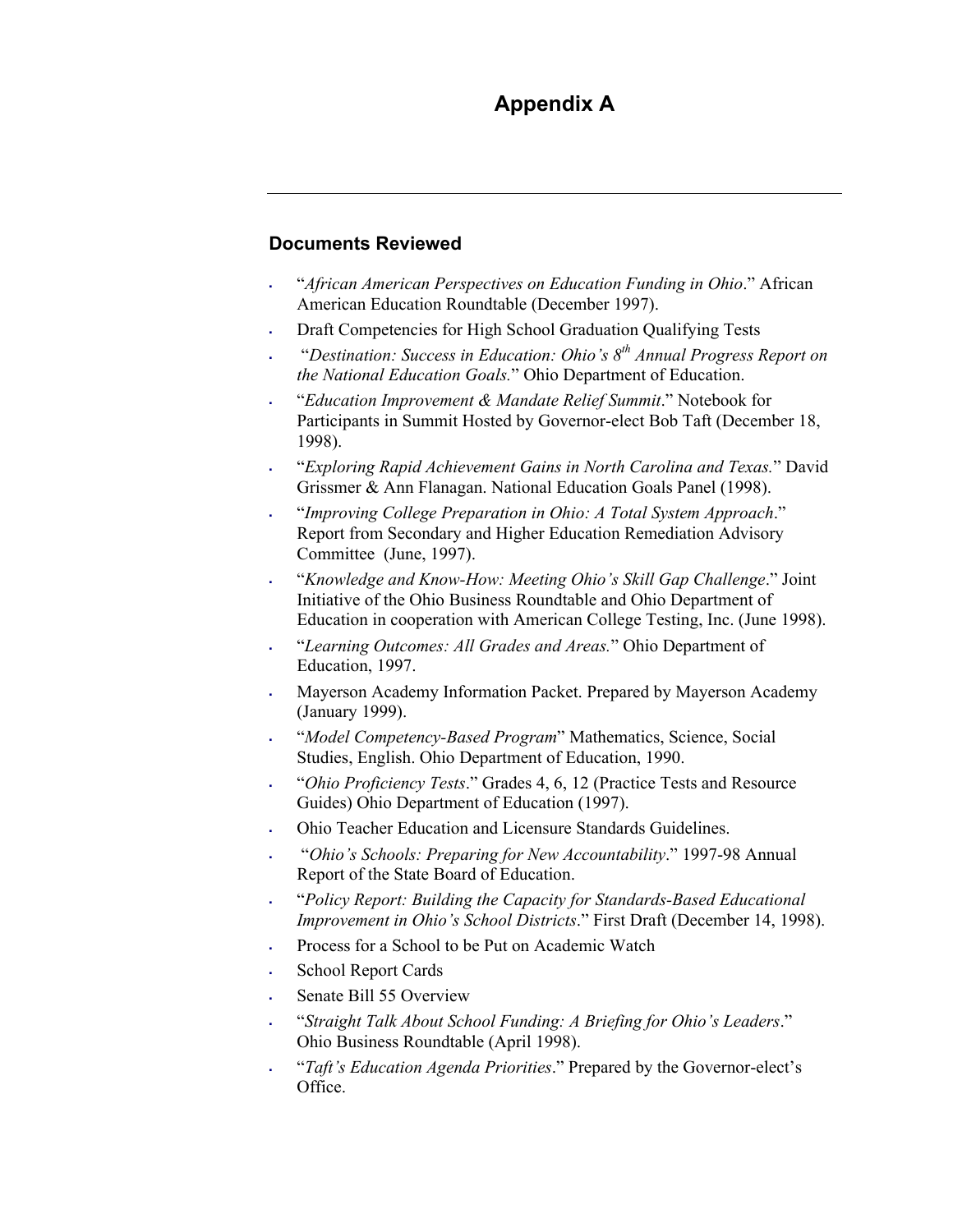- ! "*Through the Eyes of Children: A New Vision for Ohio's Urban School Communities*." Prepared by Ohio Department of Education.
- ! "*Will Our Children Be Ready?"* Speech by State Superintendent John Goff to Ohio Business Roundtable (September 17, 1998).
- ! "*Will Our Children Be Ready?: Transition Issue Briefs*." Presented by Superintendent John Goff to Governor-elect Bob Taft (December 1998).
- ! "*Working Harder & Smarter, Doing More With Less*." Policy Brief from Voinovich Administration.

!!!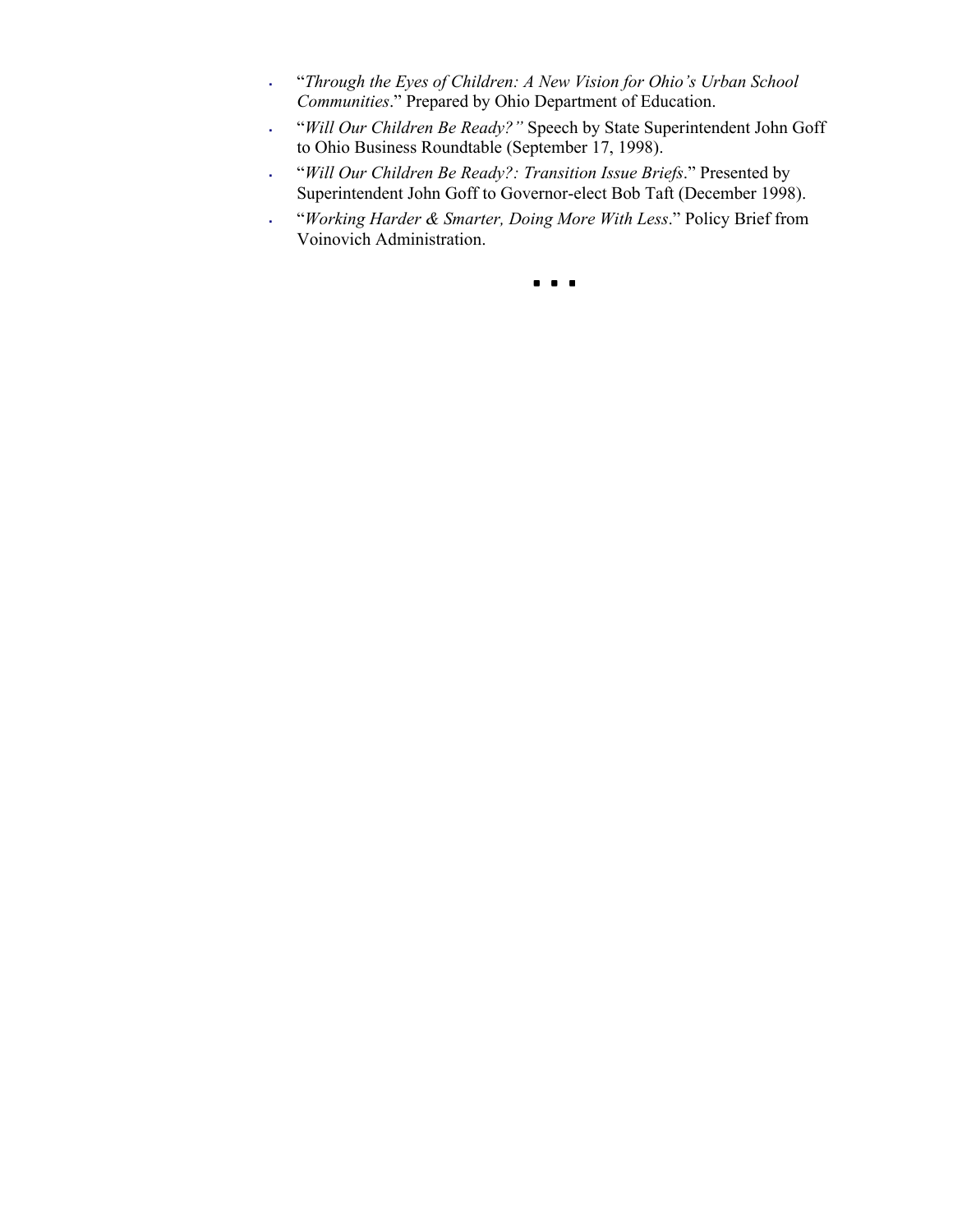#### **Individuals Participating in Meetings and Interviews**

Hon. Linda Furney Ohio Senate William Kirwan **Ohio State University** 

#### **Name Organization**

Patricia Ackerman Ohio Alliance for Black School Educators Damon Asbury Worthington City Schools Melanie Bates State Board of Education James Betts Alliance for Adequate School Funding Michael Billirakis Ohio Education Association John Brandt Ohio School Boards Association David Brennan **Brennan Industrial Group** Greg Browning **Calculation** Office of Budget and Management Maribeth Burns The J.M. Smucker Company Lou Castenell University of Cincinnati Roderick Chu Ohio Board of Regents Chan Cochran Cochran Public Relations Hon. Jo Ann Davidson Speaker of the House of Representatives Sharon Draper Cincinnati Public Schools Alan Endicott **Office of the Governor** John Fernbaugh Ohio Association of School Business Officials Hon. Lee Fisher Democratic Candidate for Governor Hon. Randall Gardner **Ohio House of Representatives** John Goff Former Superintendent of Public Instruction James Harbuck Ohio Association of Secondary School Admin Susan Hersh The Ohio State University Scott Howard Perry Local Schools (Lake County) Brenda Hughes Ohio Parent Teacher Association Jack Jackson Ohio Department of Education Tahlman Krumm Ohio Board of Regents Kathy Leavenworth Ohio School Boards Association Doug Mangen Dayton Business Committee Ronald Marec **Ohio Federation of Teachers** Richard Maxwell Buckeye Association of School Administrators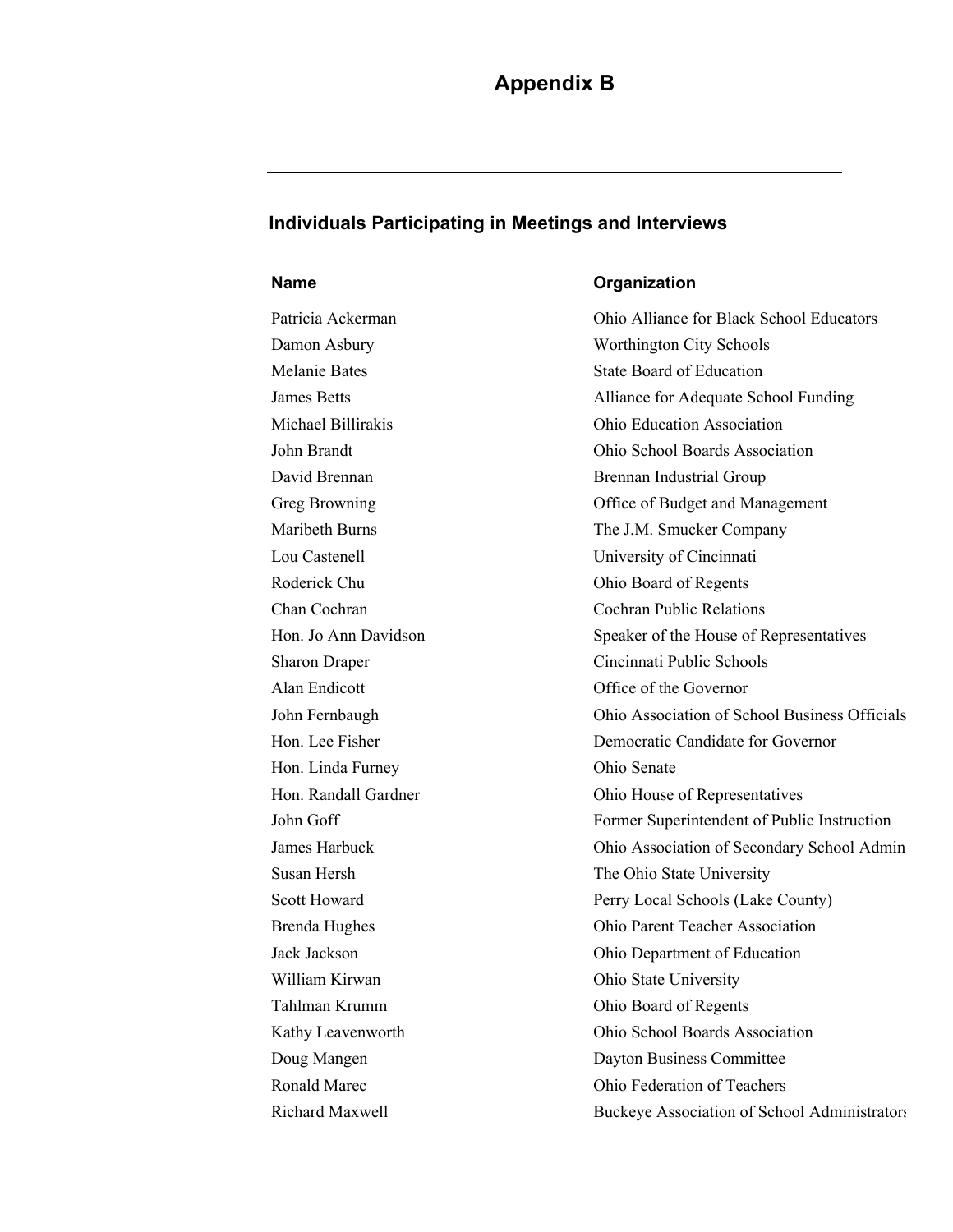Thomas Needles Office of the Governor Dan Raisch University of Dayton Hon. Bob Taft Governor of Ohio Hon. Eugene Watts Ohio Senate

John Michel Honda of America Manufacturing Hon. Ray Miller **Ohio House of Representatives** Tom Mooney Cincinnati Federation of Teachers D. Richard Murray Ohio Association of Elementary School Admin Dan Navin Ohio Chamber of Commerce Kathleen Neal Springfield City Schools Nancy Nestor-Baker Westerville City Schools John Pepper The Procter & Gamble Company William Phillis Coalition for Equity and Adequacy of School I Mark Real Children's Defense Fund (Ohio) Jeffrey Reinhard Hilliard Darby High School, Hilliard City Scho J. Roderick Rice Buckeye Association of School Administrators Warren Russell Ohio School Boards Association Joseph Roman State Board of Education Tom Smith Ohio Council of Churches Barbara Sprague Ohio Parent Teachers Association Richard Stoff Ohio Business Roundtable Jackie Swick Ohio Business Roundtable Don Van Meter VMG Consulting Group Hon. George Voinovich Former-Governor and current U.S. Senator fro Robert Wehling The Procter & Gamble Company Sue Westendorf State Board of Education Paul Young National Association of Elementary School Prince 2. Susan Tave Zelman Superintendent of Public Instruction

! ! !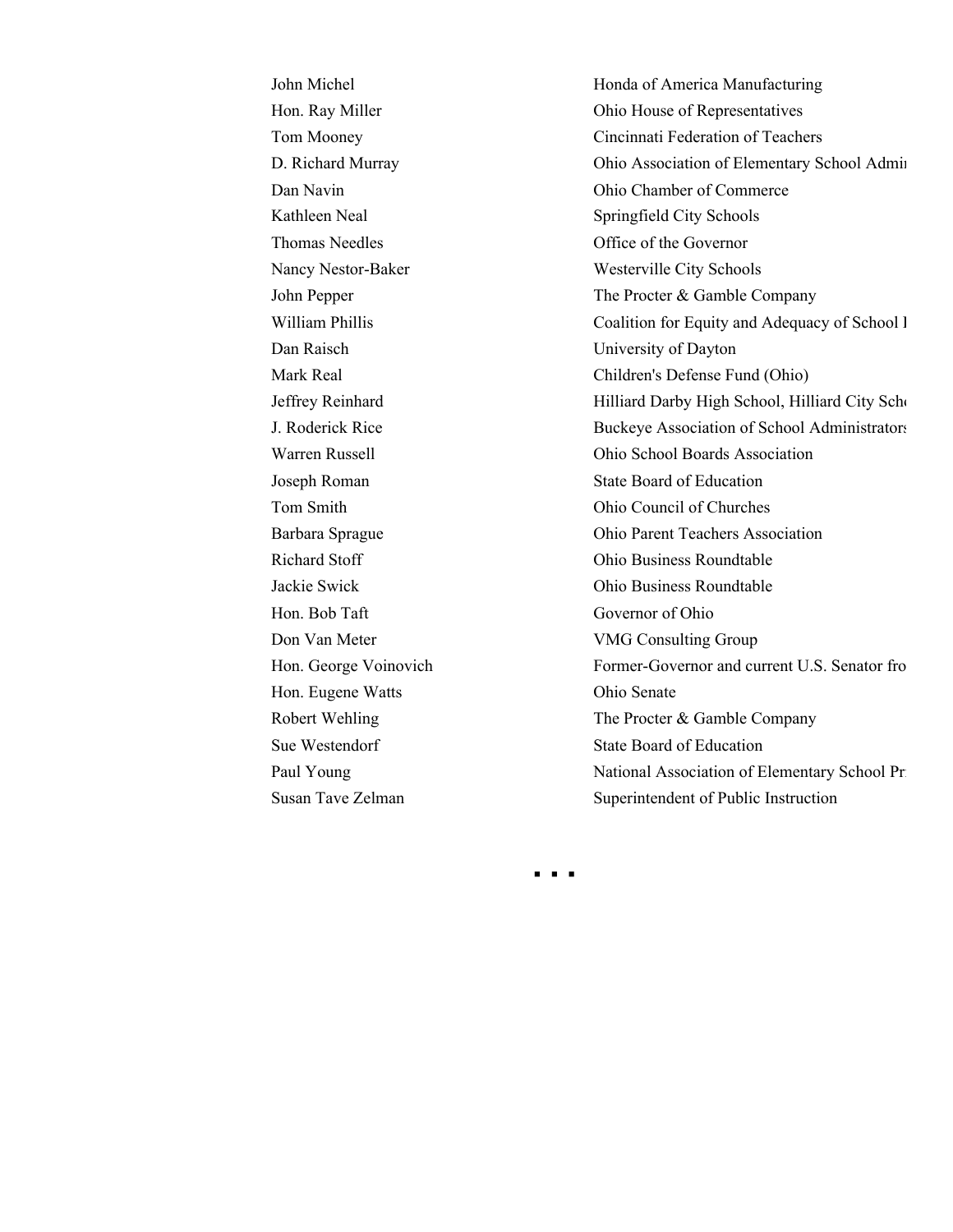## **APPENDIX C**

#### **Biographies of Review Team**

#### **Denis Doyle**

Denis Doyle is a nationally known education writer, analyst, and consultant. He has been associated with various think tanks, including the Brookings Institution, the American Enterprise Institute, the Hudson Institute, and the Heritage Foundation, as a resident or visiting fellow since 1980. Doyle also works directly with school districts and major corporations in the US and abroad on a wide range of education issues. He has served as a member of the Phi Delta Kappa editorial advisory board, the RJR Nabisco Foundation Advisory Board, and he was appointed by Secretary of Education Lamar Alexander to serve on the National Education Commission on Time and Learning. He currently serves on the boards of the Ball Foundation and the Center for Education Reform. Previously, Doyle served as assistant director of the US Office of Economic Opportunity and at the National Institute of Education. Before moving to Washington, DC, he was a consultant to the California legislature, first as a program analyst, then as the architect of a series of education bills. Doyle earned an MA and an AB in political theory at the University of California at Berkeley.

#### **Diane Ravitch**

Diane Ravitch is Research Professor at New York University. She holds the Brown Chair in Education Policy at the Brookings Institution in Washington, D.C., where she is a Senior Fellow and edits the Brookings Papers on Education Policy. From 1993-94, she was a Visiting Fellow at the Brookings Institution. She is also an Adjunct Fellow at the Manhattan Institute and a Senior Fellow at the Progressive Policy Institute. She was appointed to the National Assessment Governing Board in 1997, which oversees the National Assessment of Educational Progress. From 1991 to 1993, Ravitch served as Assistant Secretary of Education and Counselor to Secretary of Education Lamar Alexander; she was responsible for the Office of Educational Research and Improvement in the U.S. Department of Education. Before entering government service, she was Adjunct Professor of History and Education at Teachers College, Columbia University. A native of Houston, Ravitch is a graduate of the Houston public schools. She received a Ph.D. in history from Columbia University's Graduate School of Arts and Sciences and a BA from Wellesley College.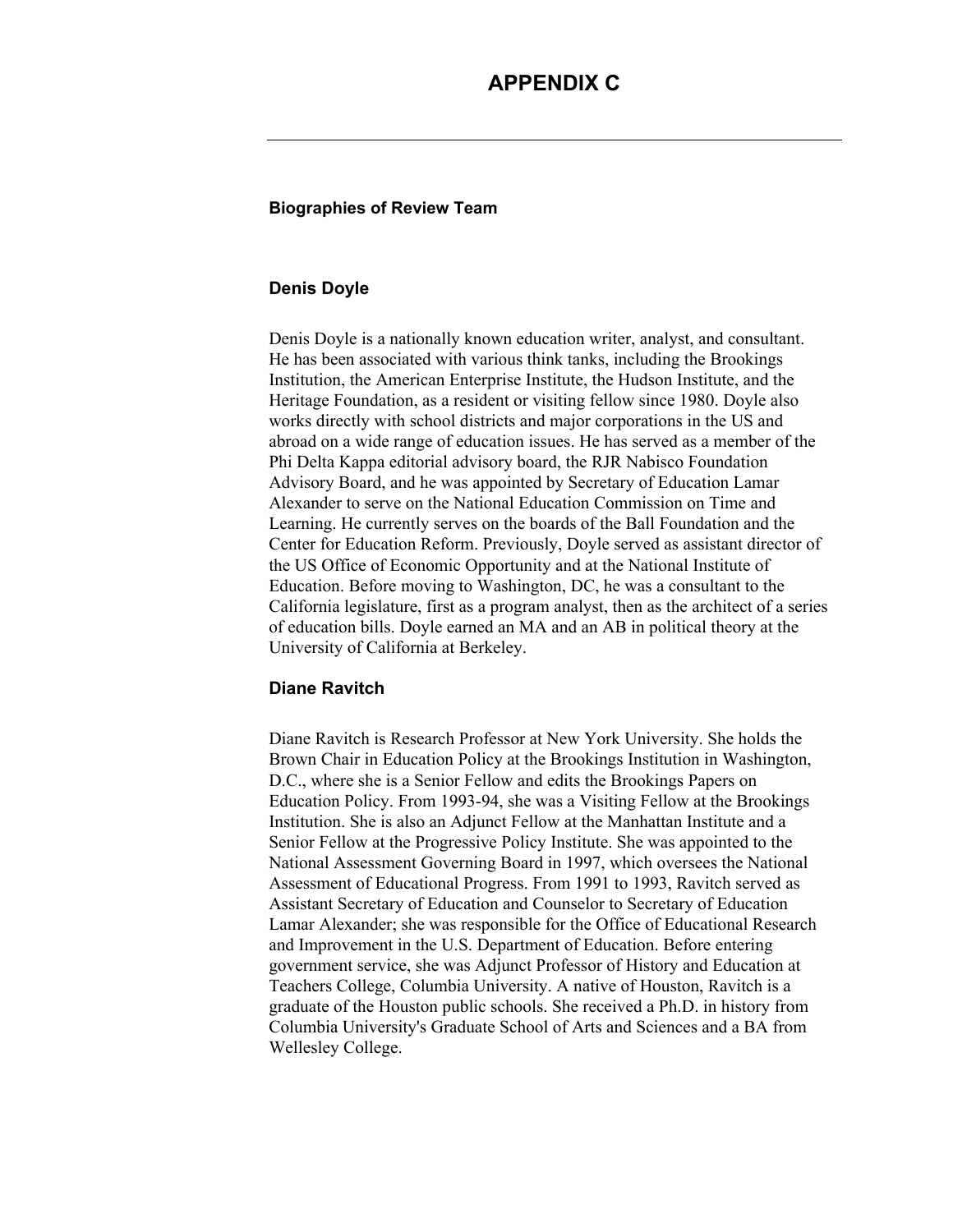#### **Robert Schwartz**

Robert Schwartz is President of Achieve, Inc. and a lecturer at the Harvard Graduate School of Education. Earlier in his career, he has been a high school English teacher and principal; an education advisor to the Mayor of Boston and Governor of Massachusetts; an Assistant Director of the National Institute of Education; a Special Assistant to the President of the University of Massachusetts; and the Executive Director of the Boston Compact, a publicprivate partnership designed to improved access to higher education and employment for urban high school graduates. From 1990 to 1996, Schwartz directed the education grant-making program of The Pew Charitable Trusts, one of the nations' largest private philanthropies. He holds degrees in English and American Literature from Harvard and Brandeis Universities.

#### **Warren Simmons**

Warren Simmons is currently the Director of the Annenberg Institute for School Reform at Brown University. Previously, he was the Executive Director of the Philadelphia Education Fund. Prior to joining the Fund, Simmons was a Senior Associate at the Annie E. Casey Foundation where he was responsible for developing initiatives focused on urban school reform. Before joining the Casey Foundation, he served as Director of Equity Initiatives for the New Standards Project, a coalition of 17 states and 6 school districts building a performance-based examination system to drive curricular and instructional reforms. In addition to his work on national and state education reform initiatives, Simmons has served as special assistant to the superintendent of schools in Prince George's County, Maryland. Warren received his BA in psychology from Macalester College in St. Paul, Minnesota, and earned a doctorate in psychology from Cornell University in Ithaca, New York.

#### **Susan Traiman**

Susan Traiman is director of The Business Roundtable's education initiative, where she oversees the Roundtable's state education reform policy activities and manages communications strategies to build public support for higher academic standards. Previously, Traiman was Education Policy Studies Director at the National Governors' Association, and a senior associate with the U. S. Department of Education's Office of Educational Research and Improvement. She also served on the staff of the National Commission on Excellence in Education. Before coming to Washington, DC, Traiman was a teacher and a consultant at a regional service center of the New Jersey Department of Education. She earned her B.A. and M.S. degrees from the University of Pennsylvania.

#### **Seth Reynolds**

Seth Reynolds is currently a candidate for a Master in Public Policy degree at the Kennedy School of Government at Harvard University. His work experience includes teaching and management consulting. From 1994 –1996, Reynolds taught a bilingual fifth grade class in Pasadena, CA as a Teach For America corps member. From 1996 – 1998, he worked for The Parthenon Group, a management consulting firm headquartered in Boston. In his current